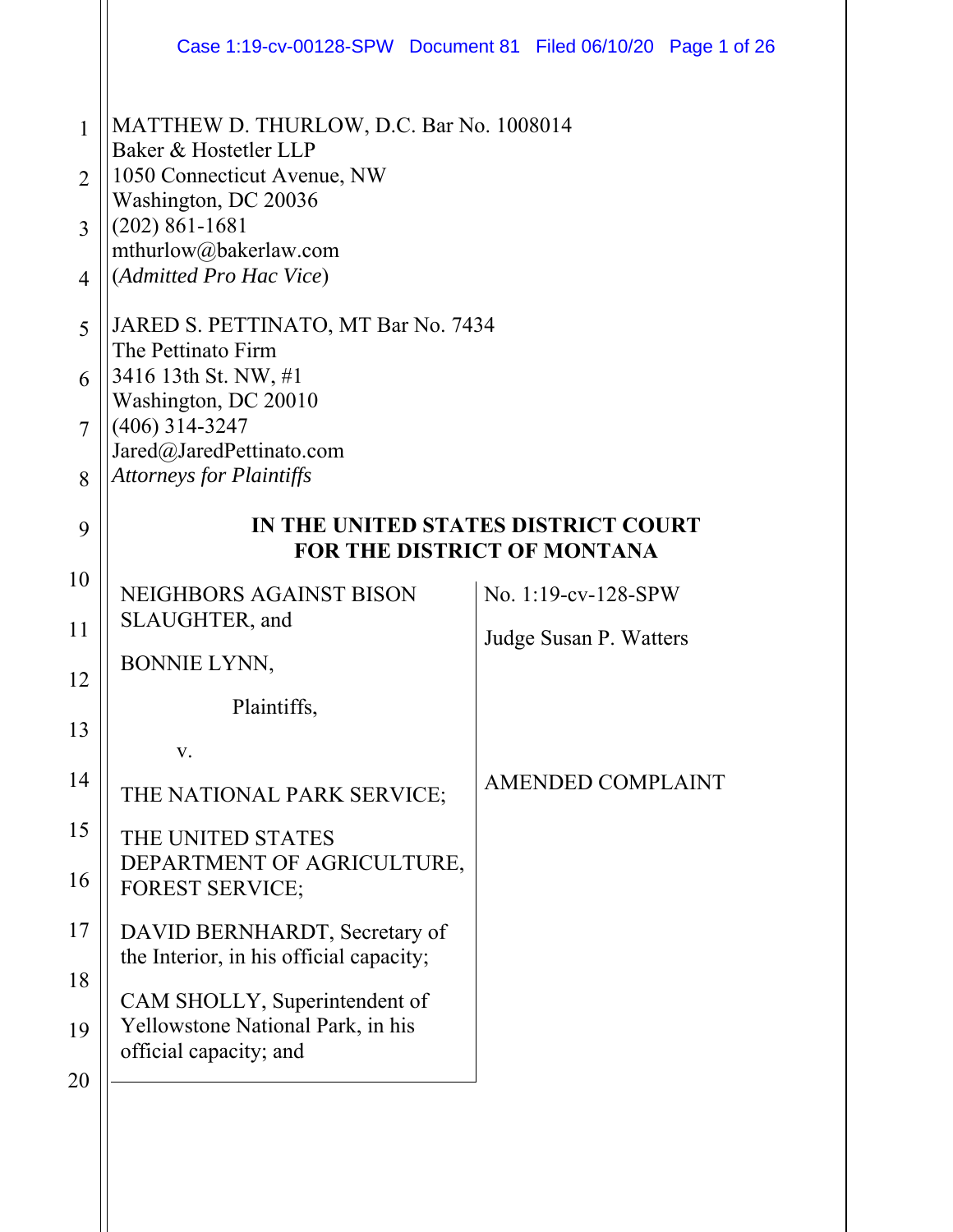SONNY PERDUE, Secretary of the Department of Agriculture, in his official capacity;

Defendants.<sup>1</sup>

### **INTRODUCTION**

8 6 9 7 10 8 15 12 16 13 17 14 9 10 11 1. The National Park Service and the U.S. Forest Service (collectively, the Federal Agencies) have abandoned their duties to manage Yellowstone bison. They have endangered and continue to endanger hunters, local property owners, residents, and guests without exploring alternatives or otherwise analyzing the impacts of the government's bison hunt in Beattie Gulch, Montana. Montana has recognized that "the safety issues continue to escalate and the fear for injury or death to hunters is real." Letter from Dave Loewen, Montana Fish, Wildlife, and Parks (Montana Wildlife) Chief of Law Enforcement, et al. to Sam Sheppard, R3 Supervisor et al. (Jan. 27, 2017).

2. When grass and other food becomes scarce in the winter, some bison head north and leave Yellowstone National Park in search of forage. The easiest path out of Yellowstone crosses "a quarter-mile-square area at the mouth of Beattie Gulch . . . ." Letter from Montana Wildlife to Interested Person (September 2,

19

18

18 15

19 16

 $\overline{a}$ 

17

1

2

5 3

6 4

7 5

<sup>20</sup> *Neighbors Against Bison Slaughter v. Nat'l Park Serv.*, No. 1:19-cv-128-SPW AM. COMPL. 2 1 Federal Defendants consented in writing to this amended complaint. Therefore, Federal Rule of Civil Procedure 15(a)(2) allows Plaintiffs to file this without a motion. The attached redline shows the changes except for formatting changes.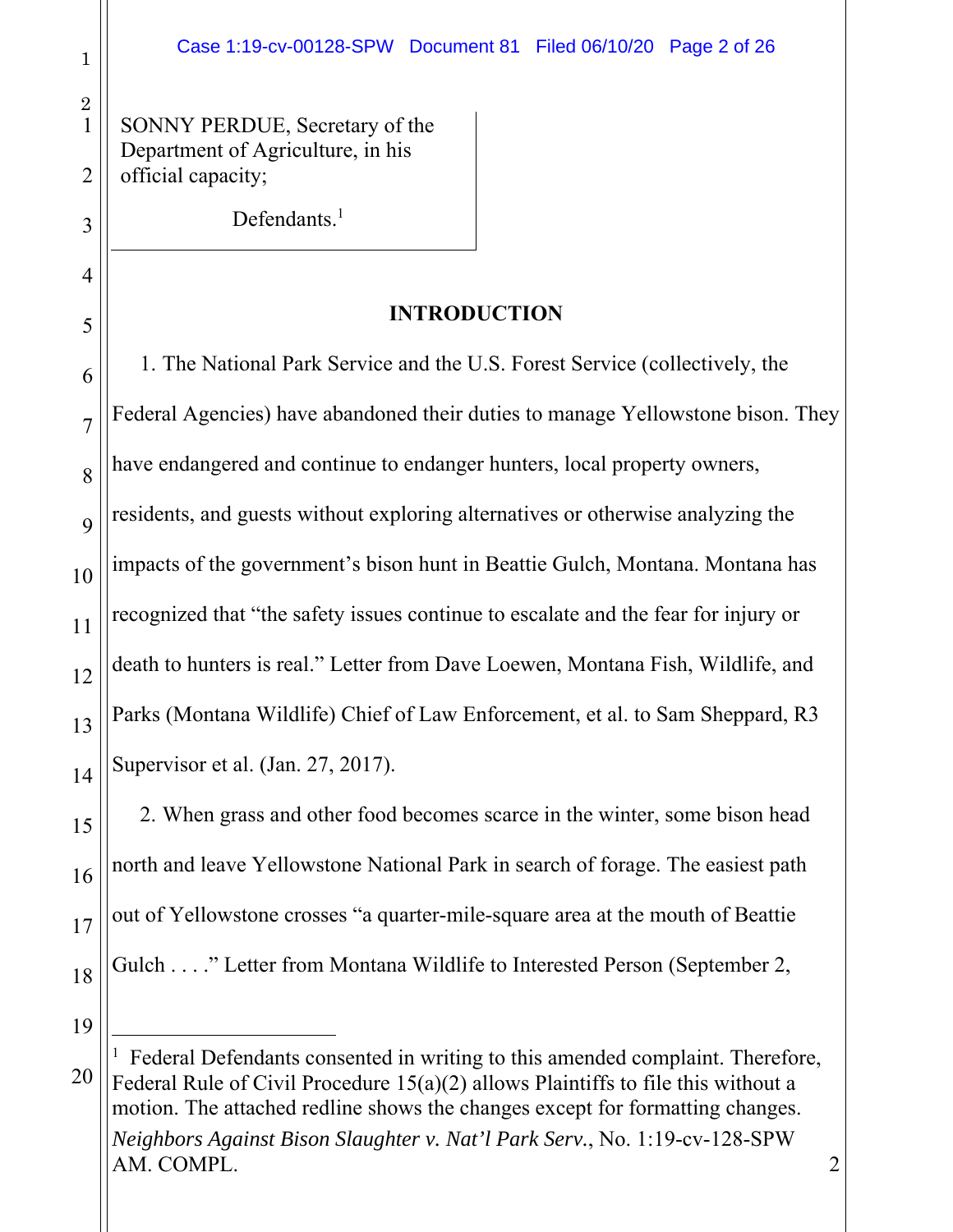$\overline{a}$ 1 2 3 4 2018). To stop the bison from ranging deeper into cattle ranching territory, the Federal Agencies turned that area into a killing field. They encourage statelicensed and tribal hunters to slaughter bison there, as soon as the bison step foot across Yellowstone's border.

5 5 6 6 7 7 8 8 9 9 10 10 11 3. Hunting in Beattie Gulch has intensified until, in 2018, Montana concluded that "the density of hunters has increased beyond what [it] considers safe." *Id.* The State found it "common for 20-30 or more hunters to shoot simultaneously as groups of bison cross the [Yellowstone] boundary." *Id.* That concentrated hunting risks killing local residents, their guests, and visitors—who live and stay only yards away. Sooner or later, the government-sanctioned, bison hunt is going to kill someone.

14 15 14 16 15 12 13 4. Despite these risks to human life and safety, the Federal Agencies have repeatedly authorized the slaughter. Most recently, they signed the December 31, 2018, Operating Procedures for the Interagency Bison Management Plan [IBMP] (the 2019 Operation Plan).

17 16 18 17 19 18  $\overline{10}$ 19 5. The Park Service and Forest Service have arbitrarily and capriciously implemented several statutory obligations. The Park Service failed to consider public safety in otherwise disposing of bison under the Act of January 24, 1923, Pub. L. No. 67-395, 43 Stat. 1174, 1214 (codified at 16 U.S.C. § 36, and

20 hereinafter "the Bison Clause").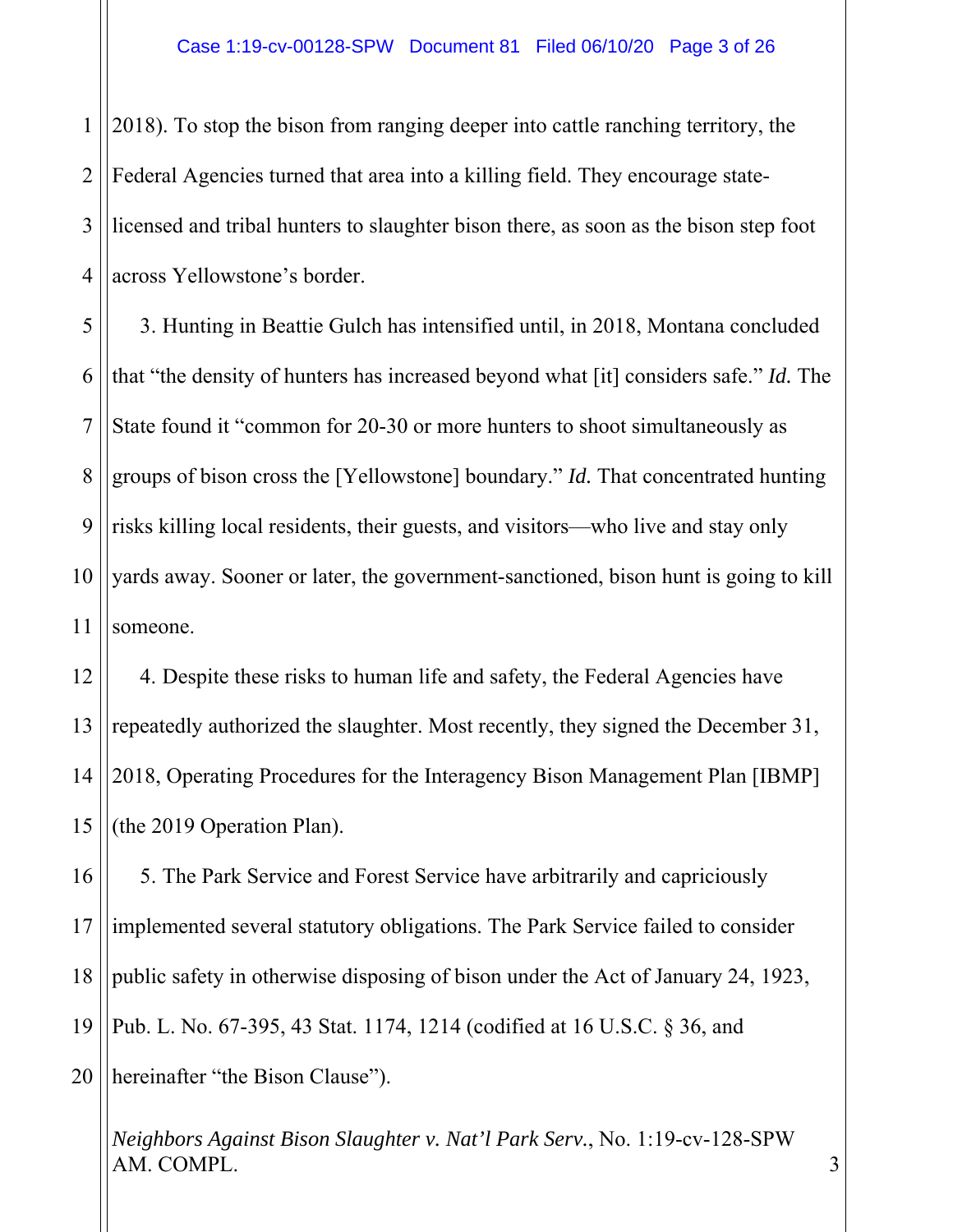$\overline{a}$ 5 5 6 6 7 7 8 8 9 9 10 10 14 15 14 16 15 17 16 18 17 19 18  $\overline{10}$ 1 2 3 4 11 12 13 6. The Forest Service also failed to consider impacts on property owners, neighbors, and visitors in implementing the Forest Service Organic Act of 1897, 16 U.S.C. §§ 472-482, 551, National Forest Management Act of 1976 (NFMA), 16 U.S.C. §§ 1600-1614, the Multiple-Use Sustained-Yield Act of 1960 (the MUSY Act), 16 U.S.C. §§ 528-531, and other federal land management statutes, like 16 U.S.C. §§ 521a, 55la, 553, 572(b), and 574. 7. The Federal Agencies failed to comply with the National Environmental Policy Act, 42 U.S.C. §§ 4321-4347. Instead, they hid behind the State of Montana's analysis, although Congress assigned the Park Service control over the Yellowstone bison, 16 U.S.C. § 36, and the Federal Agencies are paying for 95 % of the management plan's costs. NEPA requires the agencies to analyze major federal actions over which they have control. *Dep't of Transp. v. Pub. Citizen*, 541 U.S. 752, 772-73 (2004). The Federal Agencies have violated NEPA by failing to analyze all Yellowstone bison management decisions, including hunting, as a single connected action, in a single environmental impact statement. *See* 42 C.F.R. § 1508.25. 8. The Administrative Procedure Act (APA), 5 U.S.C. §§ 701-706, entitles Plaintiffs Neighbors Against Bison Slaughter and Bonnie Lynn (collectively,

19 "Neighbors") to declaratory relief, a temporary restraining order, a preliminary

20 injunction, a permanent injunction, and a mandamus directing the agencies to stop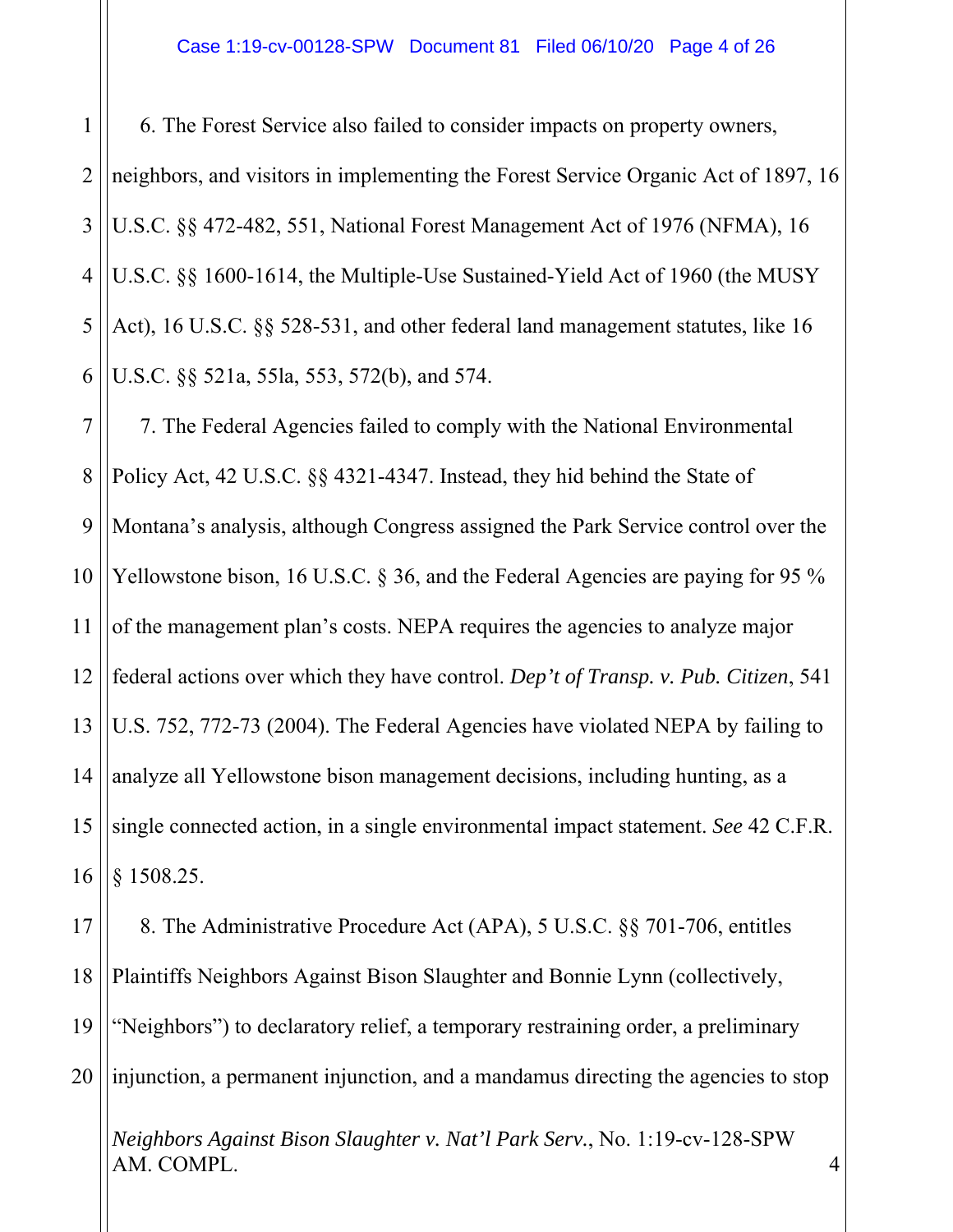$\overline{a}$ 1 2 the government bison hunt in Beattie Gulch until the Federal Agencies analyze bison management beyond Yellowstone's boundaries.

### **JURISDICTION**

5 5 6 6 4 9. United States Code Title 28, sections 1331 and 1361, grant this Court jurisdiction over this case because the case presents a federal question and because it names United States agents and agencies as defendants.

7 7 8 8 9 9 10 10 11 10. The APA waives the United States' sovereign immunity and provides a private cause of action for anyone "suffering legal wrong because of agency action, or adversely affected or aggrieved by agency action within the meaning of a relevant statute" 5 U.S.C. § 702; *Rattlesnake Coal. v. EPA*, 509 F.3d 1095, 1103 (9th Cir. 2007).

14 15 14 12 13 11. The Court may issue declaratory judgment under 28 U.S.C. §§ 2201-02, commonly known as the Declaratory Judgment Act. Act of June 14, 1934, Pub. L. No. 73-343, 48 Stat. 955 (1934).

16 15 17 16 18 17 19 18  $\overline{10}$ 19 12. This Court also may issue a writ of mandamus under 28 U.S.C. §1361. That section, titled, "Action to compel an officer of the United States to perform his duty," grants district courts "original jurisdiction of any action in the nature of mandamus to compel an officer or employee of the United States or any agency thereof to perform a duty owed to the plaintiff."

20

3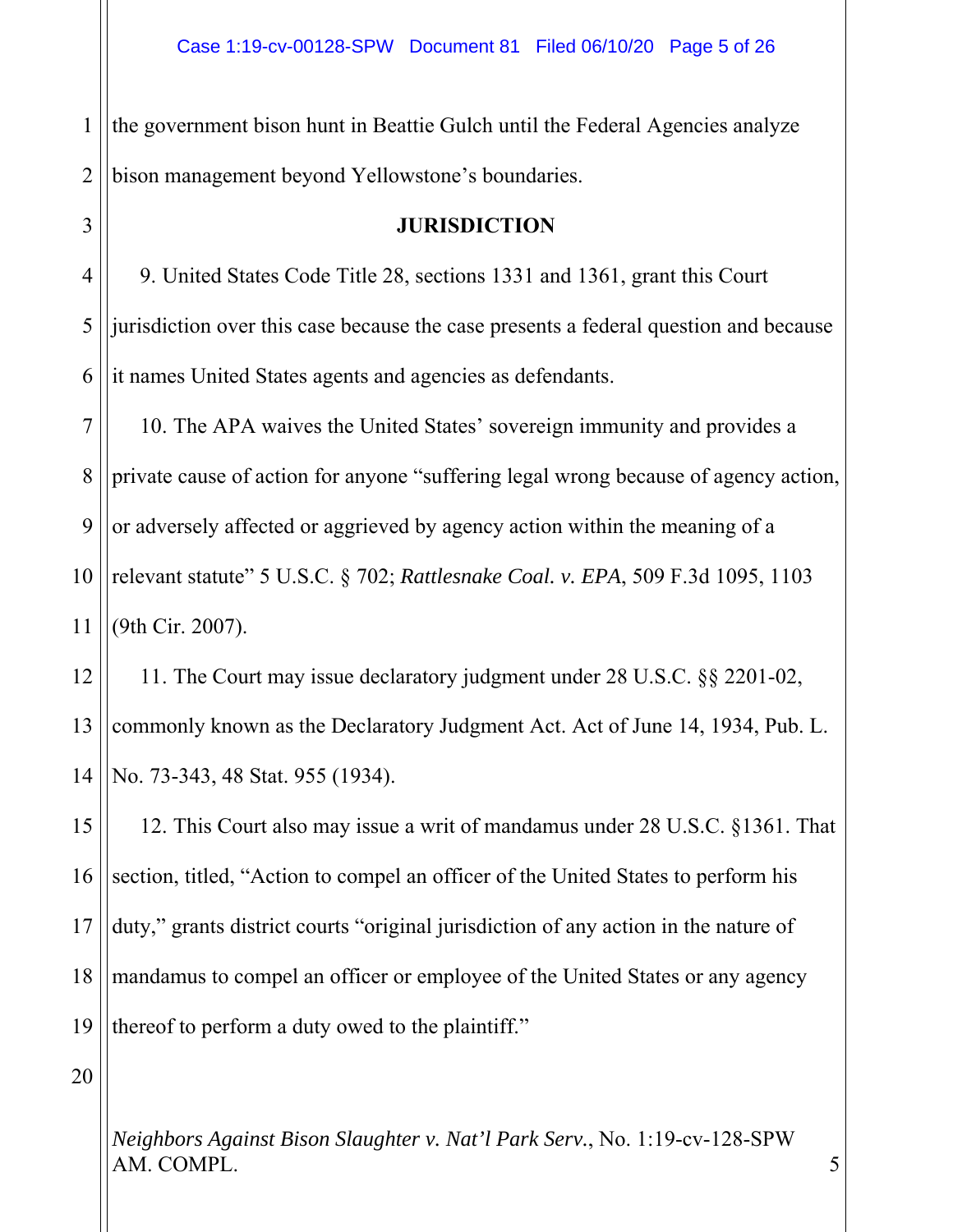1

### **PLAINTIFFS**

 $\overline{a}$ 5 5 6 6 7 7 8 8 9 9 10 10 14 15 14 16 15 17 16 18 17 19 18  $\overline{10}$ 2 3 4 11 12 13 19 20 13. Bonnie Lynn owns three properties just across the road from an area of Gallatin National Forest where hunters slaughter bison in Beattie Gulch, Montana. She owns one plot of land where she parks an RV just north of Gardiner and a few hundred yards north of the boundary of Yellowstone National Park. She also owns two cabins another few hundred yards north on the Yellowstone River in a condominium complex called the Yellowstone Park Riverfront Association. 14. The government's bison hunt has stopped Ms. Lynn from renting her vacation rental cabins during the winter, lowered her property values, prevented her from using her properties for family visits, and caused her emotional trauma. Before the hunting intensified, Ms. Lynn used her cabins and properties more often during the winter. She does that less often in recent years because she fears the flying bullets will kill her or members of her family. Ms. Lynn loves photographing the bison, and she feels devastated watching the slaughter. 15. Ms. Lynn and her neighbors cannot simply avoid the bison slaughter by closing their doors and pulling their blinds. The bison slaughter in Beattie Gulch is only a few hundred yards away and lasts for months. Rifle fire often shatters the silence, and bison entrails hangs from their trees and lands in their yards. Bullets fly across private property boundaries, bloody, bison carcasses are dragged near or left on the roadway, and traffic obstructs the only route of egress. The only escape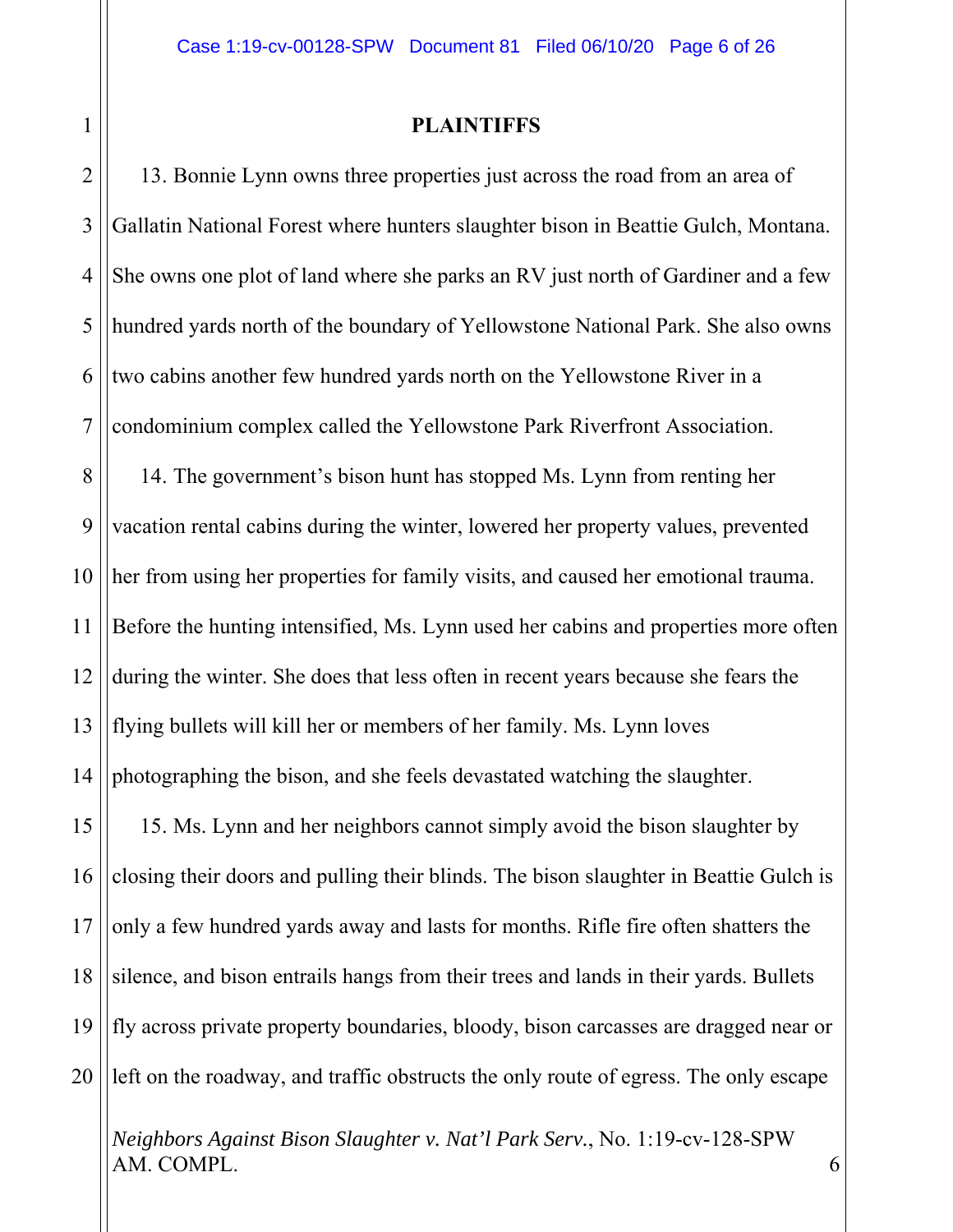$\overline{a}$ 1 2 for Ms. Lynn and her neighbors from the slaughter is to flee their homes and abandon their businesses for up to half the year.

5 5 6 6 7 7 8 8 3 4 16. Ms. Lynn created Neighbors Against Bison Slaughter as a community organization to present a unified front to the IBMP. In Ms. Lynn's words: "We believe in hunting for subsistence and for meat. But the hunting here has stepped over the line to threaten the safety and peace of the neighborhood. The hunting creates a public safety hazard, risks the lives of the neighbors and their property, and upsets our way of life."

9 9

### **DEFENDANTS**

10 10 11 12 17. Congress assigned the Park Service a duty to manage Yellowstone. Congress also assigned the Park Service responsibility for managing the Yellowstone bison herd.

14 15 14 13 18. Congress assigned the United States Department of Agriculture, Forest Service, a duty to manage the National Forest System lands.

16 15 17 16 19. Dave Bernhardt serves as the Secretary of the Interior. Mr. Bernhardt oversees and directs the Department of the Interior's activities.

18 17 19 18 20. Cam Sholly serves as Superintendent of Yellowstone. Mr. Sholly oversees and directs Yellowstone's activities.

 $\overline{10}$ 19

20

*Neighbors Against Bison Slaughter v. Nat'l Park Serv.*, No. 1:19-cv-128-SPW AM. COMPL. 2008. 2008. The state of the state of the state of the state of the state of the state of the state of the state of the state of the state of the state of the state of the state of the state of the state of the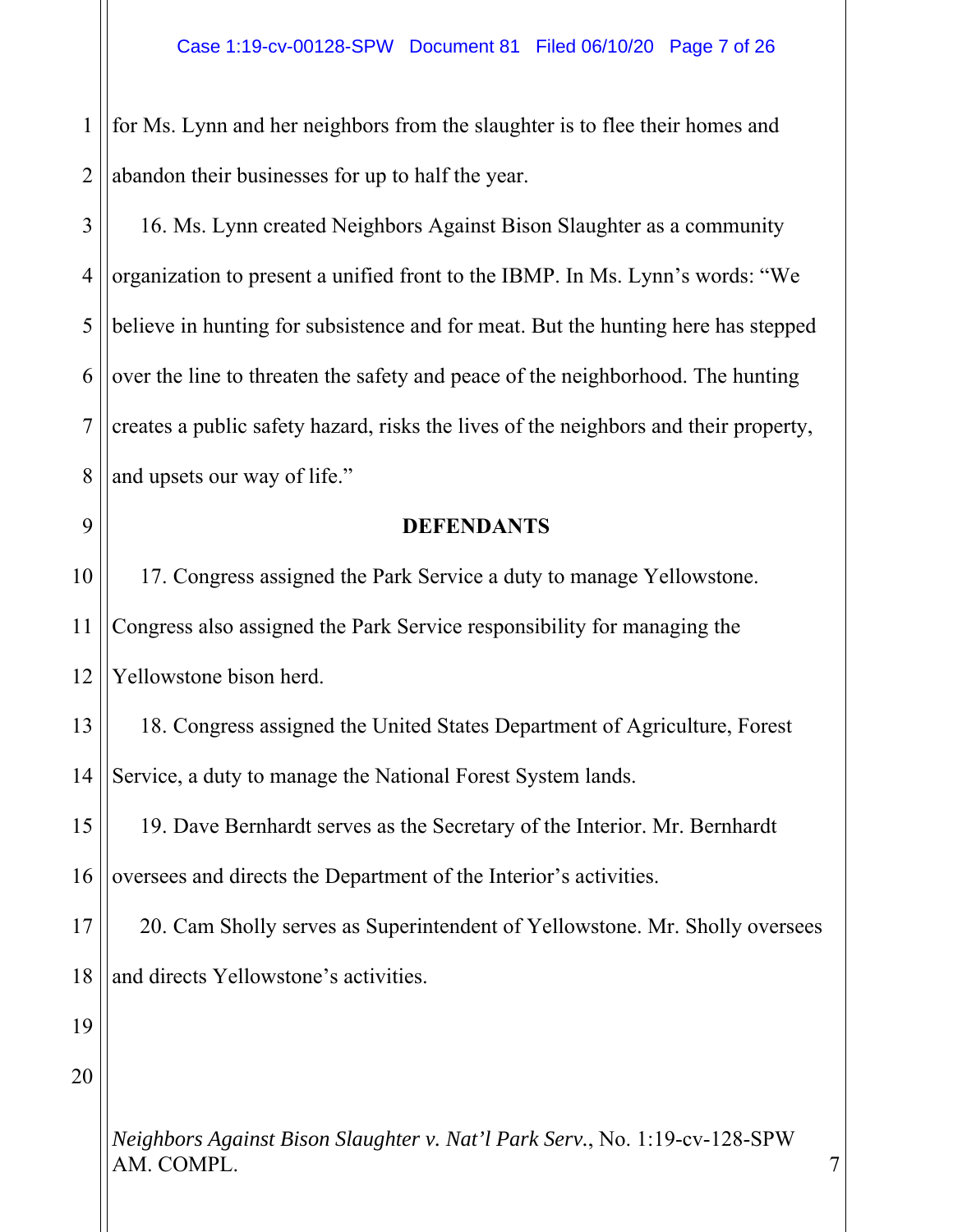$\overline{1}$ 1 2 3 21. Sonny Perdue serves as Secretary of the Department of Agriculture. Mr. Perdue oversees and directs the Department of Agriculture's activities, and those activities include the Forest Service's activities.

### **LEGAL BACKGROUND**

#### 5 5 **I. The Administrative Procedure Act**

6 6 7 7 8 8 9 9 10 10 22. In the Administrative Procedure Act, Congress created a private cause of action and waived sovereign immunity for claims like these. "A person suffering legal wrong because of agency action, or adversely affected or aggrieved by agency action within the meaning of a relevant statute, is entitled to judicial review thereof." 5 U.S.C. § 702.

11 12 23. The APA requires this Court to "compel agency action unlawfully withheld  $\ldots$ ." 5 U.S.C. § 706(1).

13 24. The APA also directs the Court to "hold unlawful and set aside agency

15 14 action, findings, and conclusions" that qualify as

> "arbitrary, capricious, an abuse of discretion, or otherwise not in accordance with law,"

"short of statutory right," or

"without observance of procedure required by law."

*Id.* § 706(2)(A), (C), (D).

20

14

4

16 15

17 16

18 17

19 18

 $\overline{10}$ 

19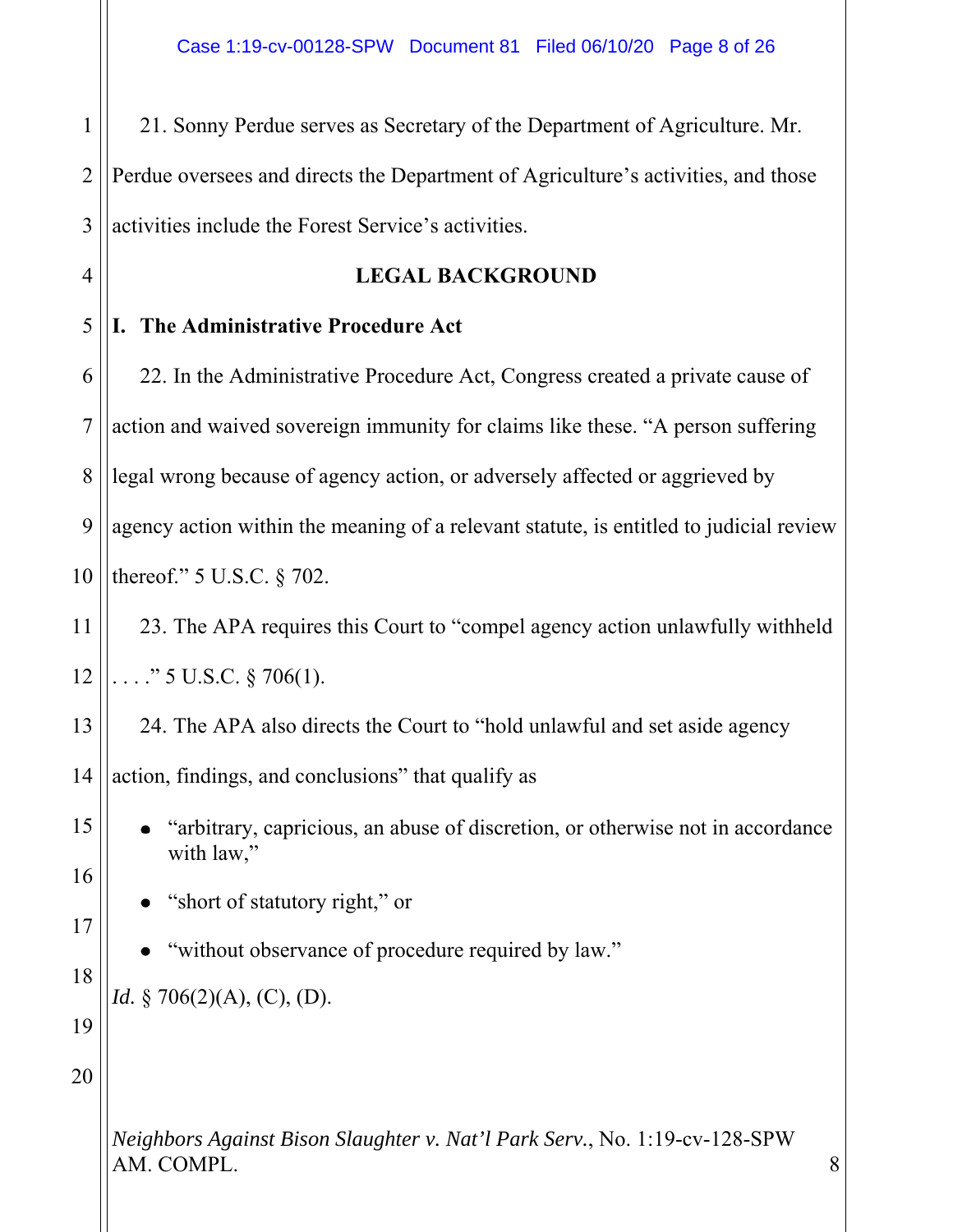#### 1 **II. Yellowstone Enabling Act and the Bison Clause**

 $\overline{a}$ 5 5 6 6 7 7 2 3 4 25. In 1872, Congress created Yellowstone National Park as the first national park in the world. Bison Management for the State of Montana and Yellowstone National Park Final Environmental Impact Statement (the IBMP EIS) xxx, *available at* ibmp.info/library.php. Congress designated Yellowstone a "public park or pleasuring ground for the benefit and enjoyment of the people." 16 U.S.C § 21.

8 8 9 9 10 10 14 11 12 13 26. In 1923, about fifty years after establishing Yellowstone, Congress delegated authority to the Secretary of the Interior to donate Yellowstone bison to "Federal, State, county, and municipal authorities for preserves, zoos, zoological gardens, and parks." *Id.* 36 (Yellowstone Management Act Amendments or Bison Clause). Congress also gave the Secretary power to "sell or otherwise dispose of the surplus" Yellowstone bison. *Id.*

#### 15 14 **III. Forest Service Management Statutes**

16 15 17 16 18 17 19 18  $\overline{10}$ 19 20 27. The Forest Service manages the National Forests under the Forest Service Organic Act of 1897, 16 U.S.C. §§ 472-482, 551, the MUSY Act, *id.* §§ 528-531, and NFMA, *id.* §§ 1600-1614. The Organic Act gives the Forest Service broad authority to "to regulate [the national forests'] occupancy and use." *Id.* § 551. The Forest Service's regulations authorized it to close areas for "Public health or safety." 36 C.F.R. § 261.53(e).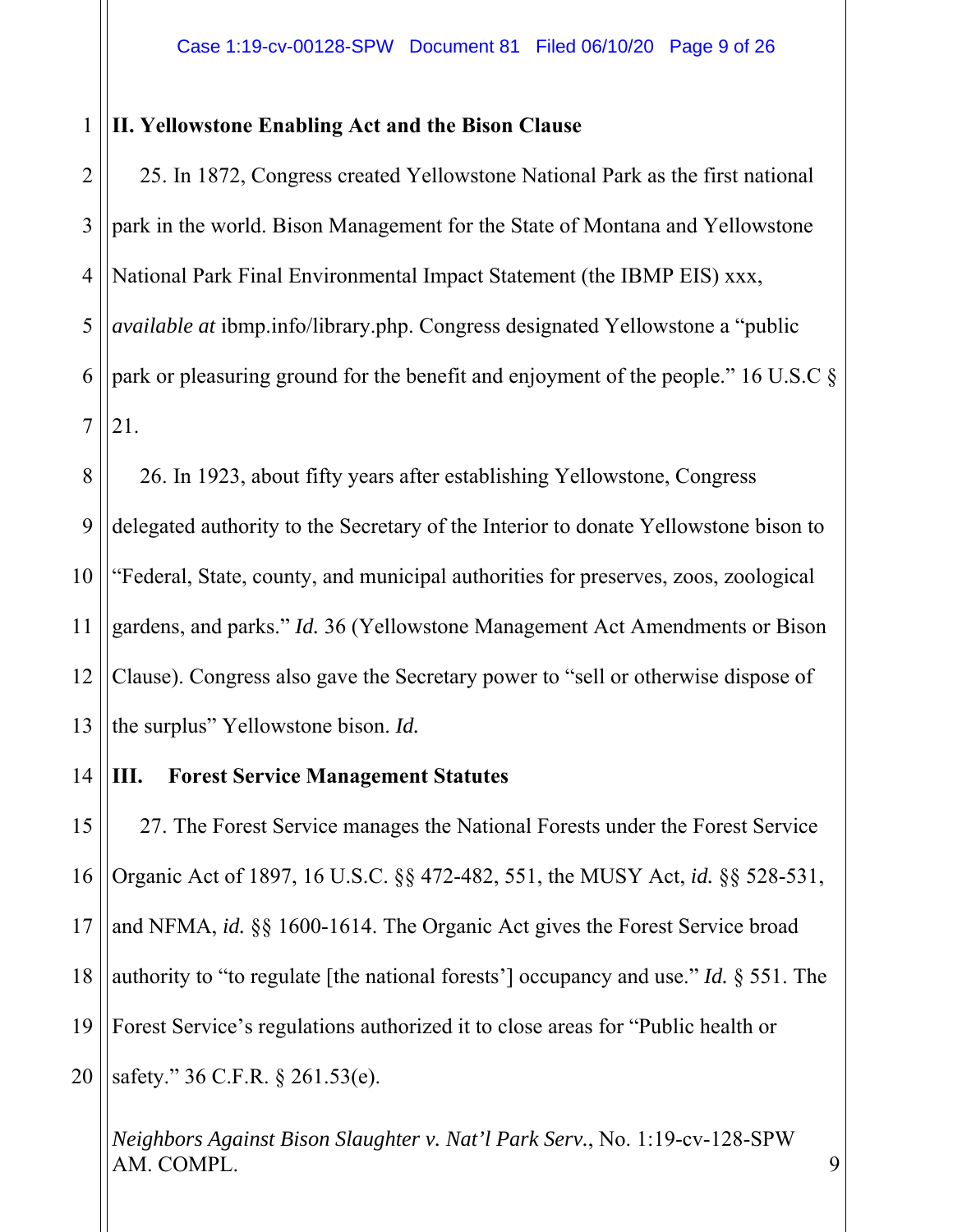#### 1 **IV. The National Environmental Policy Act**

 $\overline{a}$ 5 5 6 6 7 7 8 8 9 9 10 10 2 3 4 28. Congress enacted NEPA to ensure federal agencies make informed decisions by considering the environmental consequences of "major Federal actions" in environmental impact statements. 42 U.S.C. §§ 4321, 4332(2)(C); 40 C.F.R. § 1500.1(c). NEPA established the Council on Environmental Quality (CEQ), and CEQ promulgated regulations to govern federal agency NEPA compliance. 42 U.S.C. § 4342; 40 C.F.R. §§ 1500.1-1517.7; Implementation of Procedural Provisions, 43 Fed. Reg. 55,978 (Nov. 29, 1978); *Robertson v. Methow Valley Citizens Council*, 490 U.S. 332, 354 (1989). 29. When a major federal action may significantly affect the environment,

14 15 14 16 15 17 16 18 17 19 18 11 12 13 NEPA requires the acting agency to analyze the action in an environmental assessment (EA) or in an environmental impact statement (EIS). 40 C.F.R. §§ 1501.3, 1501.4. As part of that process, NEPA requires the agency to compile a draft EIS, *id.* § 1502.9(a), and to present that draft to the public and to other agencies for notice and comment. *Id.* § 1503.1(a). After the agency evaluates and responds to the comments, it prepares a final EIS. *Id.* § 1502.9(b). This process culminates in a record of decision that explains the agency's rationale. *Id.* § 1505.2.

 $\overline{10}$ 19

20

*Neighbors Against Bison Slaughter v. Nat'l Park Serv.*, No. 1:19-cv-128-SPW AM. COMPL. 2002. 2003. The state of the state of the state of the state of the state of the state of the state of the state of the state of the state of the state of the state of the state of the state of the state of the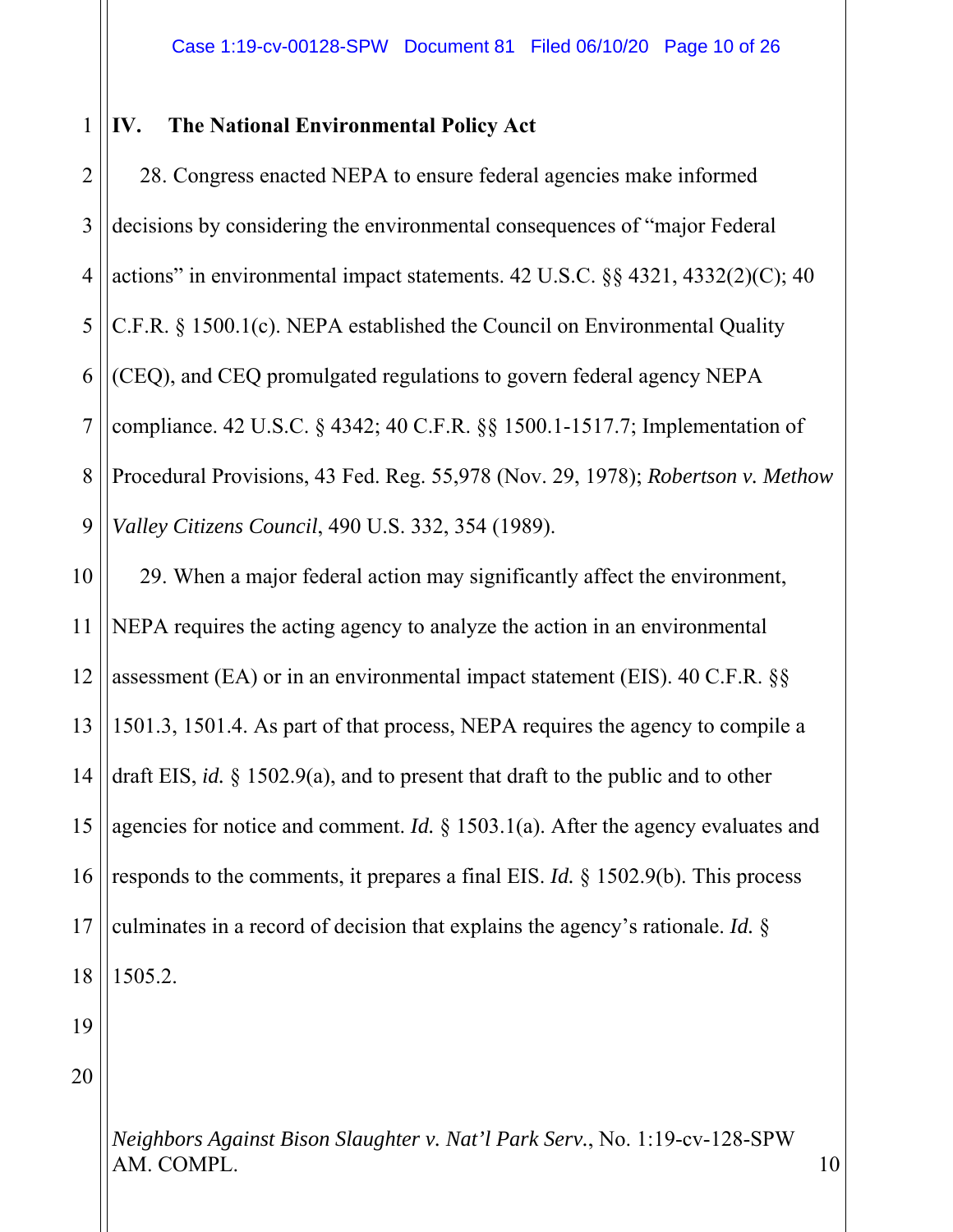### $\overline{a}$ 5 5 6 6 7 7 8 8 9 9 10 10 14 15 14 1 2 3 4 11 12 13 **V. The United States' Constitutional Duty to Faithfully Execute the Laws**  30. The United States Constitution vests the executive power in the President. Art. II, sec. 1. It assigns the President and the Executive Branch the duty to "take Care that the Laws be faithfully executed." Art. II, sec. 3. The Supreme Court has recognized, as part of the responsibilities of the Executive Branch, "the basic principle that the President cannot delegate ultimate responsibility or the active obligation to supervise that goes with it . . . ." *Free Enter. Fund v. Pub. Co. Accounting Oversight Bd.*, 561 U.S. 477, 496 (2010) (quotations omitted). 31. Alexander Hamilton warned against executive committees because they "tend[] to conceal faults and destroy responsibility." THE FEDERALIST NO. 70, at 453 (Robert Scigliano ed., 2000). Blame "is shifted from one to another with so much dexterity, and under such plausible appearances, that the public opinion is left in suspense about the real author." *Id.* More complicated circumstances make that objective even easier to accomplish.

16 15 17 16 18 17 19 18  $\overline{10}$ 19 20 32. Moreover, committee members with different constituencies may undermine the federal agents' responsibilities to the People of the United States. For that reason, courts have held that "delegation to outside entities increases the risk that these parties will not share the agency's national vision and perspective, and thus may pursue goals inconsistent with those of the agency and the underlying statutory scheme." *U.S. Telecom Ass'n v. FCC*, 359 F.3d 554, 565-66 (D.C. Cir.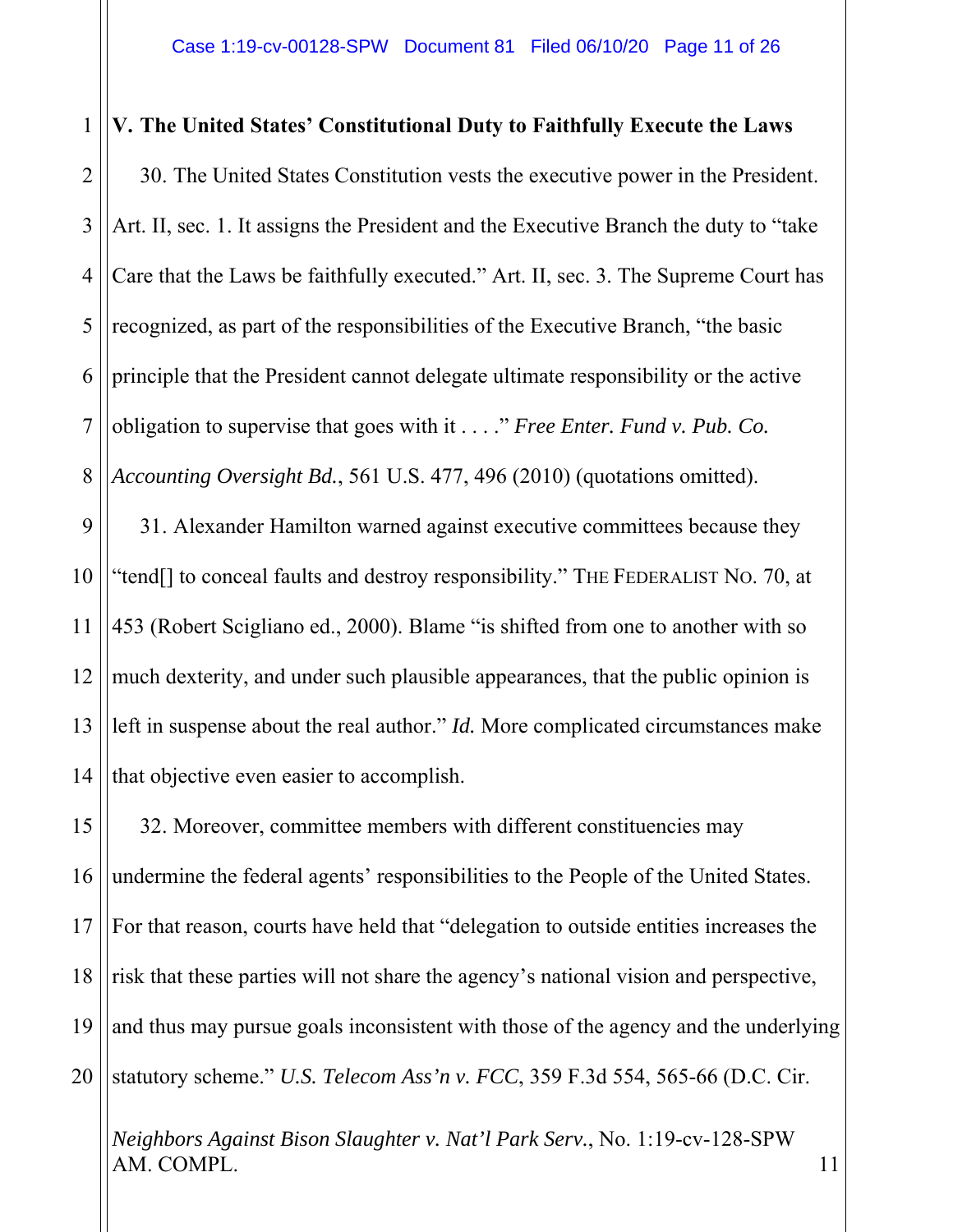$\overline{a}$ 5 5 6 6 7 7 8 8 9 9 10 10 14 15 14 16 15 17 16 18 17 19 18  $\overline{10}$ 1 2 3 4 11 12 13 19 20 *Neighbors Against Bison Slaughter v. Nat'l Park Serv.*, No. 1:19-cv-128-SPW AM. COMPL. 12 2004) (quotations and citation omitted). In other words, delegating to outside committees risks non-federal members coopting the committee to obtain outcomes that benefit that member (or member group) over other citizens. Article II, in contrast, assigns federal agencies equal duties to all citizens. *See id.* 33. Hamilton even prophesied the unappreciated citizen who would criticize committee arrangements that benefit only committee members at the expense of democratic accountability: And who is there that will either take the trouble or incur the odium, of a strict scrutiny into the secret springs of the transaction? Should there be found a citizen zealous enough to undertake the unpromising task, if there happen to be collusion between the parties concerned, how easy it is to clothe the circumstances with so much ambiguity, as to render it uncertain what was the precise conduct of any of those parties? THE FEDERALIST NO. 70. 34. Therefore, although federal agencies may consult outside committees, courts require the federal agencies to independently evaluate the guidance and to issue separate, independent decisions on the federal issues that Congress has assigned to them. *Assiniboine Sioux Tribes v. Bd. of Oil Gas*, 792 F.2d 782, 795 (9th Cir. 1986). **FACTUAL BACKGROUND**  35. The dangerous, overcrowded, and poorly regulated bison hunt in Beattie Gulch, threatens the lives of hunters, local property owners, neighbors, and visitors to the area. During the 1990s, several federal and state agencies developed a bison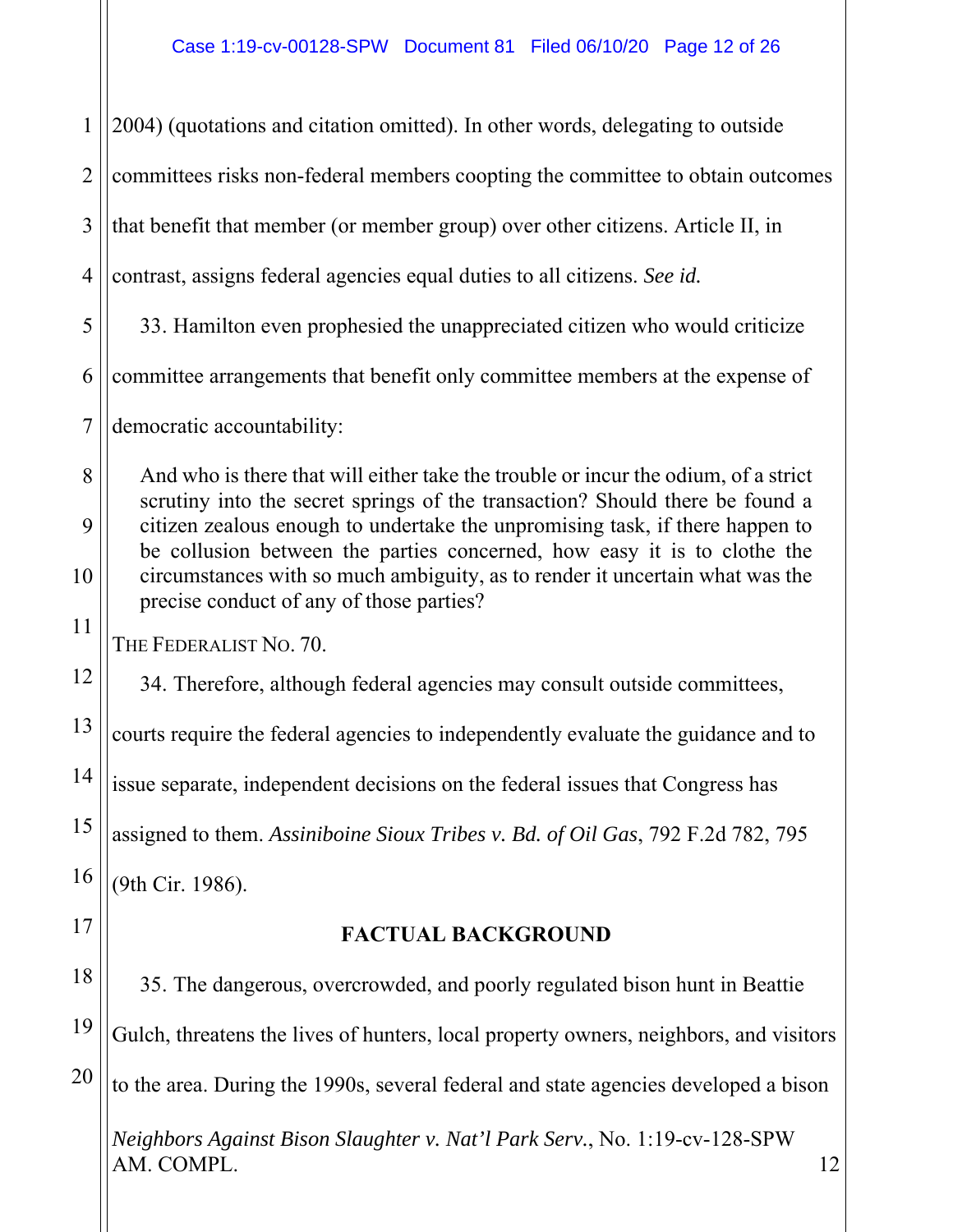$\overline{a}$ 5 5 1 2 3 4 management plan. *See generally* IBMP EIS. They issued it in 2000. Federal IBMP Record of Decision (the IBMP ROD); Montana IBMP ROD (Dec. 22, 2000). Membership in the IBMP has expanded over the years. Now, the Interagency Bison Management Plan group includes nine agencies, tribes, and organizations. IBMP Partner Protocols 2 (Aug. 28, 2018).

6 6 7 7 8 8 9 9 10 10 36. The agencies and tribes, which include the Park Service and Forest Service, manage the Yellowstone bison herd, by committee. Each agency claims to act only within the narrow sphere of jurisdiction it perceives the respective agency has. *See* Answering Br. for the Fed. Appellees 4, *Cottonwood Envtl. Law Ctr. v. Bernhardt*, No. 19-35150 (9th Cir. Aug. 2, 2019).

14 11 12 13 37. Bison form an integral part of the Greater Yellowstone Ecosystem. IBMP FEIS vi. They may carry brucellosis, and Montana views brucellosis as a threat to its cattle industry. IBMP EIS i, 39.

15 14 16 15 17 16 38. When the agencies analyzed the environmental effects of the bison management plan, they considered some alternatives that included hunting. IBMP EIS xviii-xxii.

18 17 19 18  $\overline{10}$ 19 39. To this day, however, the Park Service and Forest Service have never analyzed the impacts of hunting on private property owners, neighbors, and visitors in a NEPA document. Specifically, the Agencies never analyzed the likelihood of

20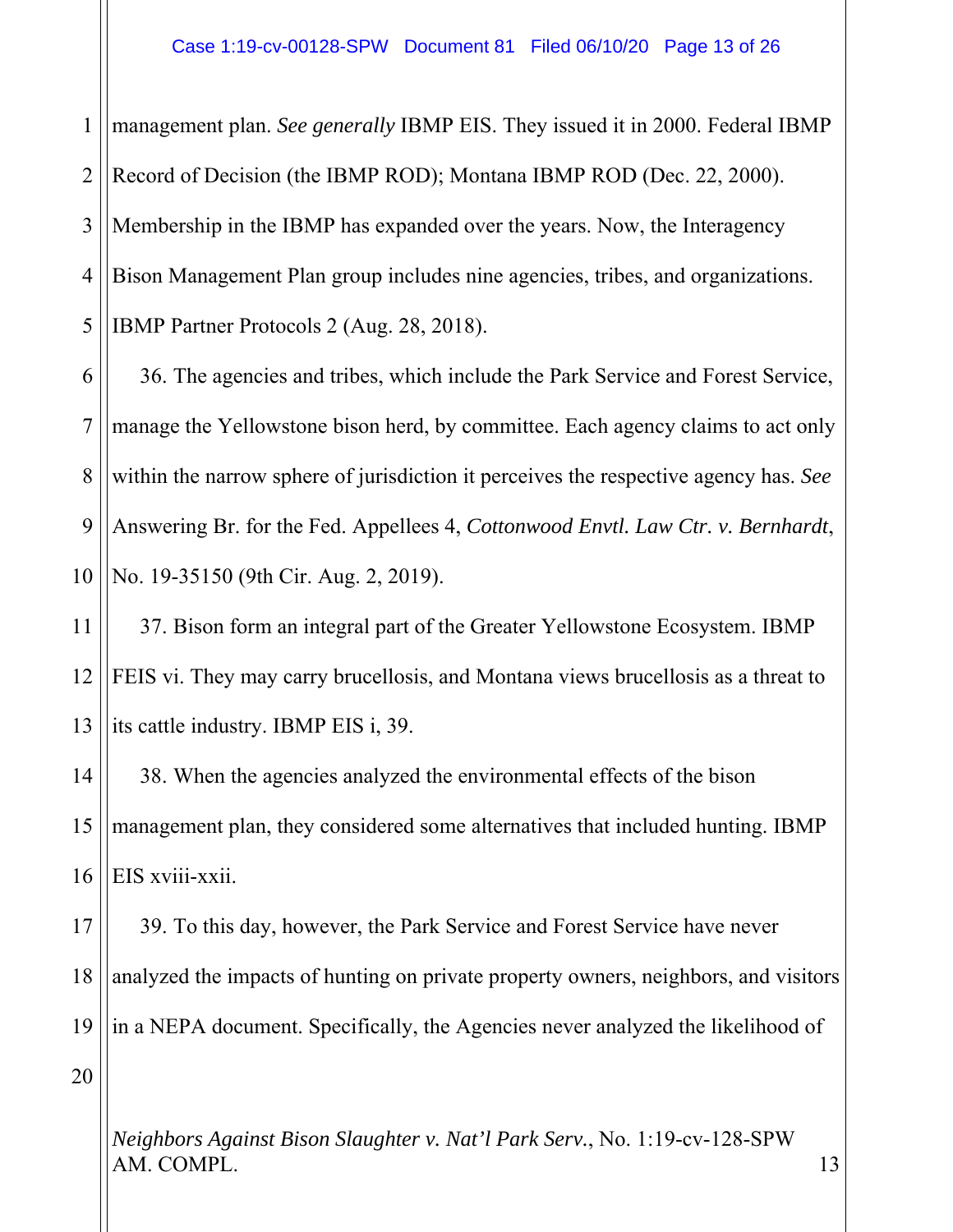$\overline{a}$ 5 5 6 6 7 7 8 8 9 9 10 10 1 2 3 4 stray bullets threatening homes or people or the impacts of concentrated, potentially infected bison carcasses spreading disease to people and wildlife. 40. Before the IBMP issued the 2000 ROD, the Park Service culled the bison population within Yellowstone to ensure the population did not exceed 3,000. IBMP ROD 52. Every year, the Park Service decides how many bison to slaughter as they migrate north out of Yellowstone to "meet population management and conflict resolution objectives." Operation Plan 4. The Park Service lets some of the bison continue north for hunters, quarantines some bison for research, and transfers some bison to the Assiniboine and Sioux Tribes' Fort Peck Reservation. *Id.* at 10- 13.

14 15 14 16 15 17 16 18 17 19 18  $\overline{10}$ 11 12 13 41. When the Park Service slaughters migrating bison, it distributes the "meat, hides, and other bison parts to support tribal nutrition and culture; thereby allowing more tribal members to benefit from the healthy benefits bison provide." *Id.* at 11. 42. In certain years, the Park Service has not slaughtered any bison, but in other years it slaughters up to 700, 800, and even 1,200 bison at the Stephens Creek facility. 2018 Annual Report of the [IBMP] 16-17 (Dec. 31, 2018). The Park Service built the Stephens Creek capture facility on "an important migration corridor and provides winter or year-round habitat for ungulates and other

20

19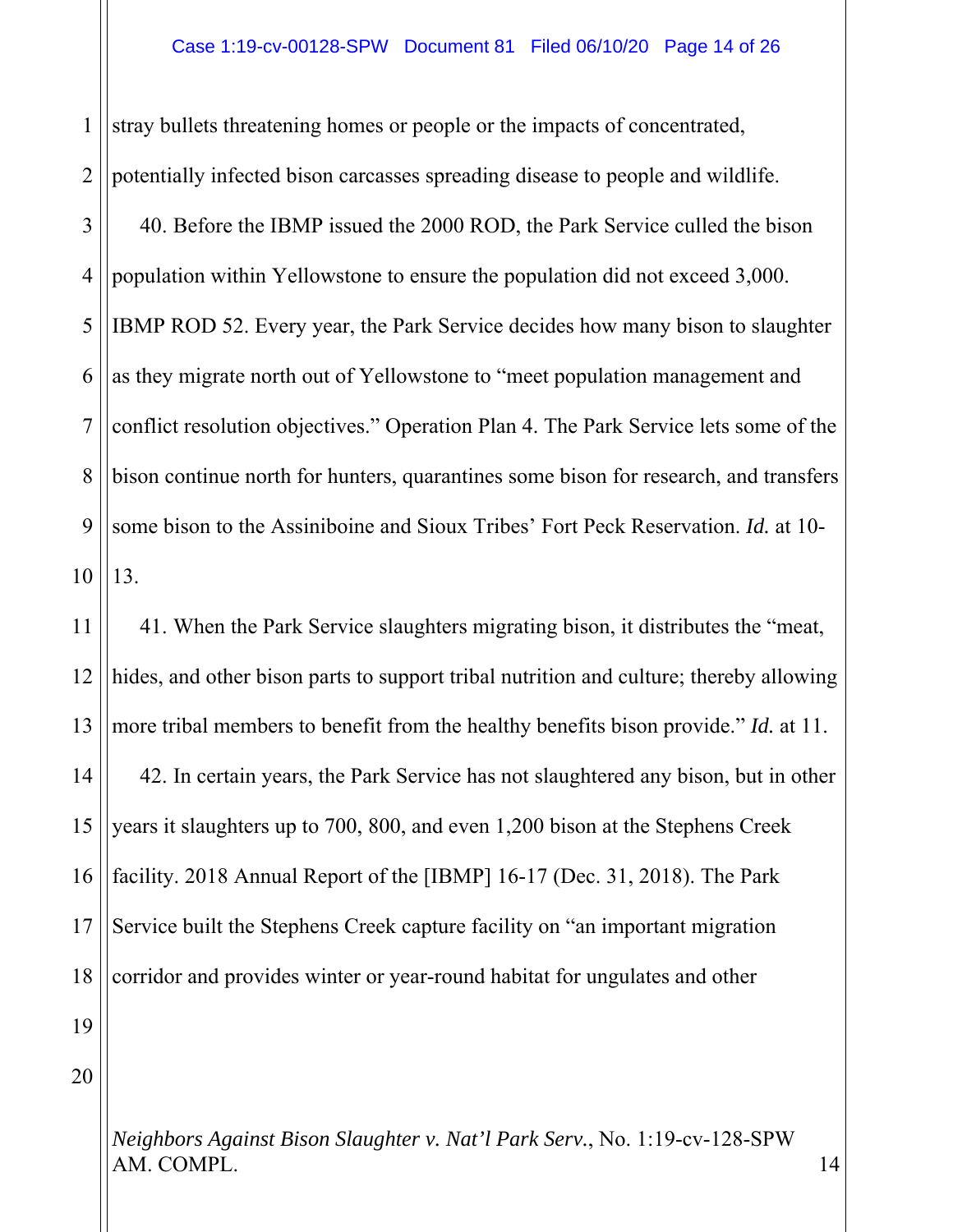4 1  $\overline{c}$ 6 10 6 11 7 12 8 13 9 14 10  $\overline{11}$ 19 20 15 21 16 22 17 3 4 5 11 12 13 14 18 19 20 *Neighbors Against Bison Slaughter v. Nat'l Park Serv.*, No. 1:19-cv-128-SPW AM. COMPL. 15 wildlife." NPS7275.<sup>2</sup> The Park Service takes advantage of that corridor by leaving out hay to attract the bison, so it can capture them on their way to Beattie Gulch. *See* NPS799. On its 13 acres, the Park Service built five pens to separate bison, two holding pastures (one large and one small), and chutes to help direct bison. FS4531; FS4532 (map); NPS7238 (structural diagram). It releases some bison and ships the rest to "meat processing or research facilities." NPS700, NPS605. The Park Service calls this process "capture-and-consignment." *Id.* 43. As the agencies implemented the IBMP plan, the United States paid for it, but let Montana make most of the decisions outside of Yellowstone—even on federal land. Between 2002 and 2008, the state and federal agencies spent over \$2 million to implement the IBMP. General Accountability Office, Interagency Plan and Agencies' Management Need Improvement to Better Address Bison-Cattle Brucellosis Controversy, at PDF page 2 (Mar. 2008). Montana paid only \$100,000, while the United States paid the other \$1.9 million. *Id.*<sup>3</sup> 44. Hunting has escalated since 2000. In 2011, the Park Service and Forest Service concluded that their various changes to the bison management plan did not <sup>2</sup> Citations to the Park Service and Forest Service administrative records will use the format NPSXXX and FSXXX, respectively; XXX will reflect the page number. <sup>3</sup> Montana has analyzed areas where bison could roam outside Yellowstone. In 2015, it designated more land west of Yellowstone for bison to roam. State of Montana Decision Notice, Year-round Habitat for Yellowstone Bison Environmental Assessment 7 (Map) (Nov. 2015).

3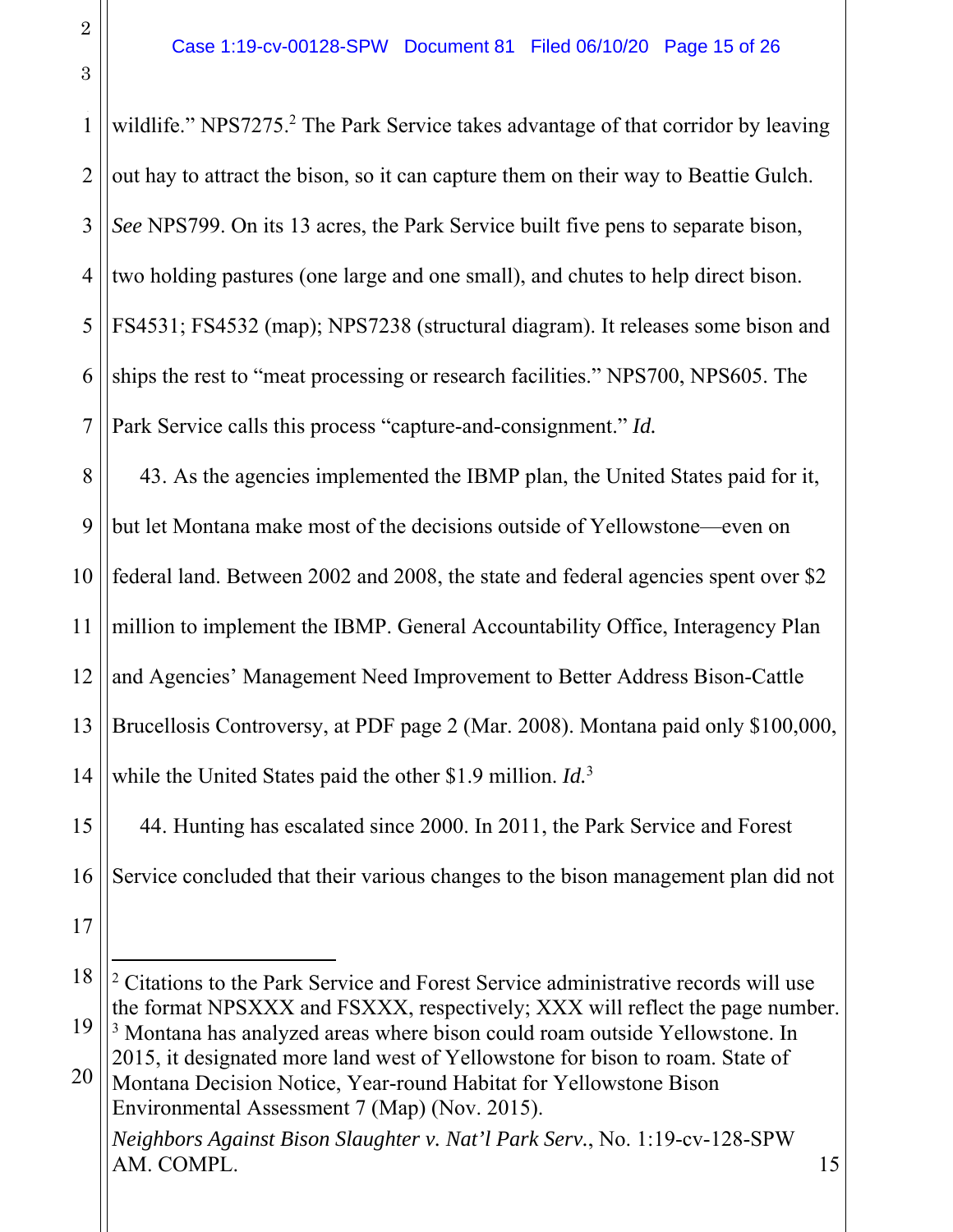$\overline{a}$ 5 5 6 6 7 7 8 8 9 9 10 10 14 15 14 16 15 17 16 18 17 19 18  $\overline{10}$ 1 2 3 4 11 12 13 19 20 amount to a significant change. Mem. to Files, IBMP Agencies, Adaptive Management Adjustments to [IBMP] and [NEPA/MEPA] Documentation (Dec. 1, 2011). They also proposed additional changes. Among them, the agencies proposed increasing tribal hunting opportunities. *Id.* at 2, 5. 45. The potential for hundreds of bison kills per season changed the character of Beattie Gulch. Hunting intensified. 46. The bison hunt evicts property owners, neighbors, and visitors to Beattie Gulch, and risks their lives. 47. The hunt endangers private property owners, neighbors, and visitors to Beattie Gulch. 48. Montana Wildlife has recognized the danger for years, but like the Park Service and the Forest Service, it has done almost nothing. 49. According to Montana, in 2015, the Forest Service had closed eighteen acres of Forest Service land to hunting for safety. Montana Wildlife, Hunting Season/Quota Change Supporting Information 2 (Sept. 19, 2019). Two years later, the Forest Service pushed hunting 200 yards further west of Old Yellowstone Trail and deeper into Beattie Gulch. *See* Custer Gallatin National Forest, Order No. 01- 11-03-18-01 (Nov. 20, 2017). 50. In fall of 2018, Montana Wildlife proposed closing part of Beattie Gulch to Montana-licensed hunters because too many hunters were shooting too many bison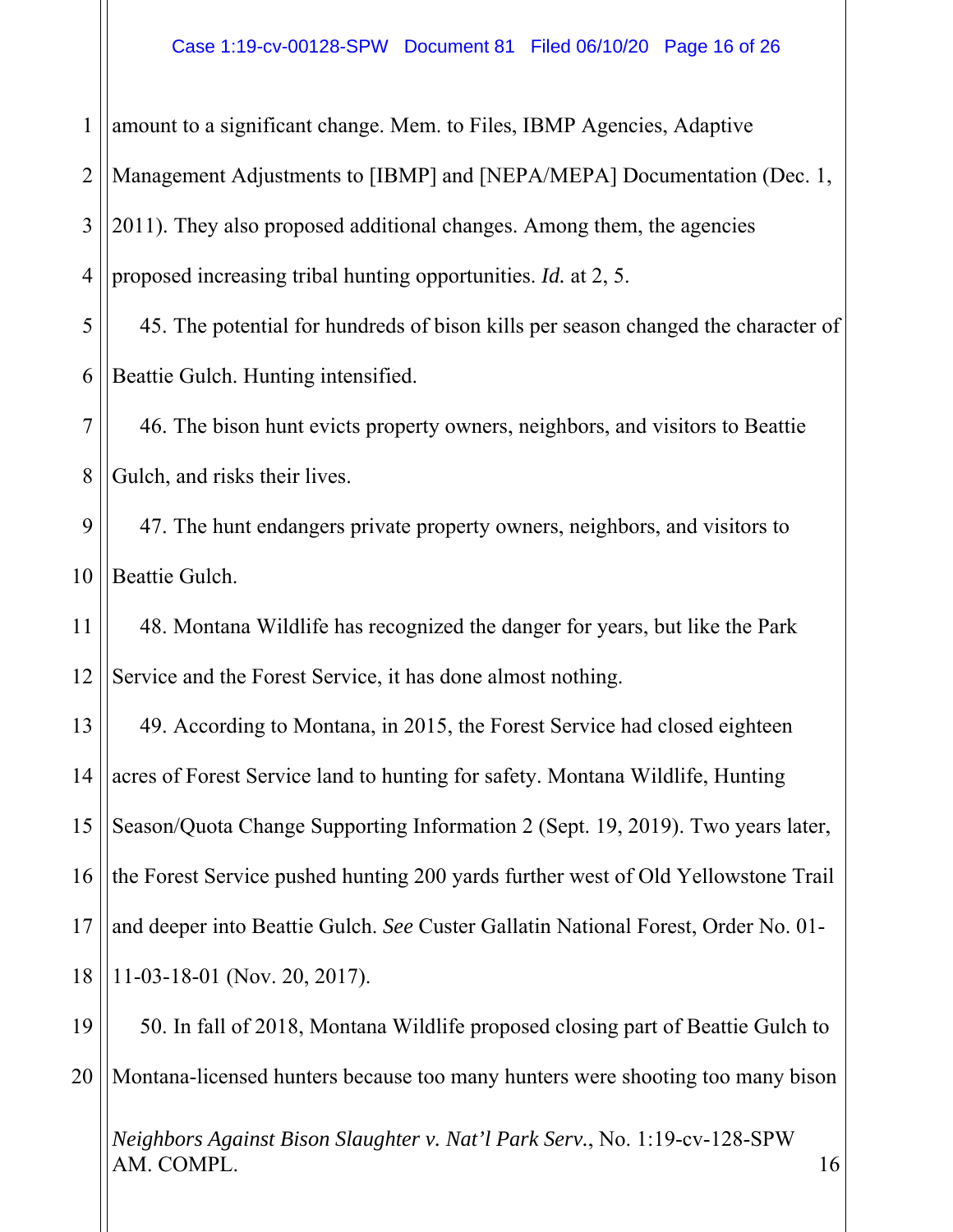$\overline{a}$ 5 5 6 6 7 7 8 8 9 9 10 10 14 15 14 16 15 17 16 18 17 19 18  $\overline{10}$ 1 2 3 4 11 12 13 19 on too small of an area. In the end, Montana Wildlife retracted that proposal. The status quo won out over safety, again. Montana Governor Steve Bullock has recognized this risk. "On-going rancor regarding [Yellowstone] bison management can lead to indecision or a default to status quo or a 'no action' alternative, regardless of whether the current management is effective." Montana Decision Notice, Year-round Habitat for Yellowstone Bison EA 7 (Map) (Nov. 2015). 51. Montana Wildlife found that bullets from a rifle can travel between one and four miles. [Montana Wildlife] Recommendations for Subdivision Development, App'x C.3, http://fwp.mt.gov/fwpDoc.html?id=55372. It recognized that "occasional stray bullets can threaten [residents'] safety or damage their homes." *Id.* In other words, residents and visitors near Beattie Gulch can die in their living rooms from any single hunter's mistake or failure of judgment. 52. Moreover, the Federal Agencies have created circumstances that drastically increase the chances of those mistakes or failures of judgment. That danger not only evicts Beattie Gulch residents from their homes, but also scares away visitors who would rent Ms. Lynn's cabins there. 53. The hunting causes other dangers. Hunters leave behind hundreds of gut piles that rot in the open, attracts wildlife (that may include grizzly bears and gray wolves), finds its way into trees and yards on private property (from raptors and

20 ravens), and turns the entire local area into an open-air charnel house. The massive,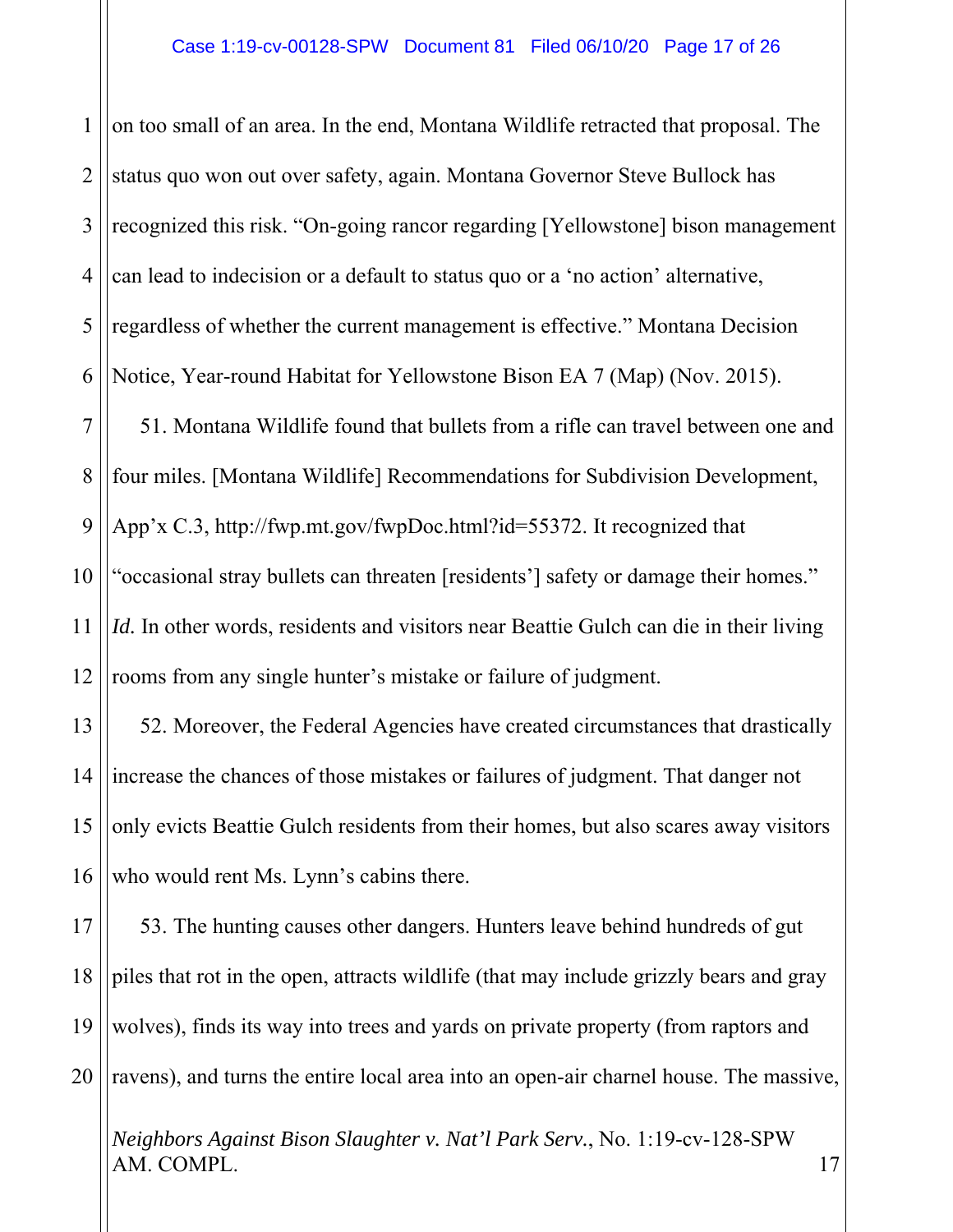$\overline{a}$ 1 2 bison "gut piles" could transmit *Brucella abortus* and pose a significant health threat to people, pets, livestock, and wildlife in the area.

3 4 54. For years, neighbors and residents, who live only a few hundred yards away from the bison-hunting, have objected at regular IBMP public meetings.

5 5 6 6 7 7 8 8 55. The IBMP has ignored and sidelined their legitimate concerns and done nothing to limit the hunt, as the hunting forces local residents to flee the area for months at a time, causes their businesses to lose money, and severely traumatizes them.

9 9 10 10 14 15 14 11 12 13 56. The government-sanctioned bison hunt has continued to expand as the Federal Agencies have released more bison from Yellowstone and allowed more hunters to participate in an already dangerous and poorly regulated hunt at Beattie Gulch. Rather than address this untenable situation, the Federal Agencies have foisted the dangerous and concentrated impacts of bison hunting in this tiny geographic area onto the residents and neighbors.

**COUNT 1** 

# 16 15 17 16 18 17

19 18

 $\overline{10}$ 

19

**Violation of the APA in Implementing the Bison Clause** 

57. Neighbors hereby adopts by reference Paragraphs 1-56.

58. The Park Service and Superintendent Sholly have arbitrarily and capriciously implemented the Bison Clause.

20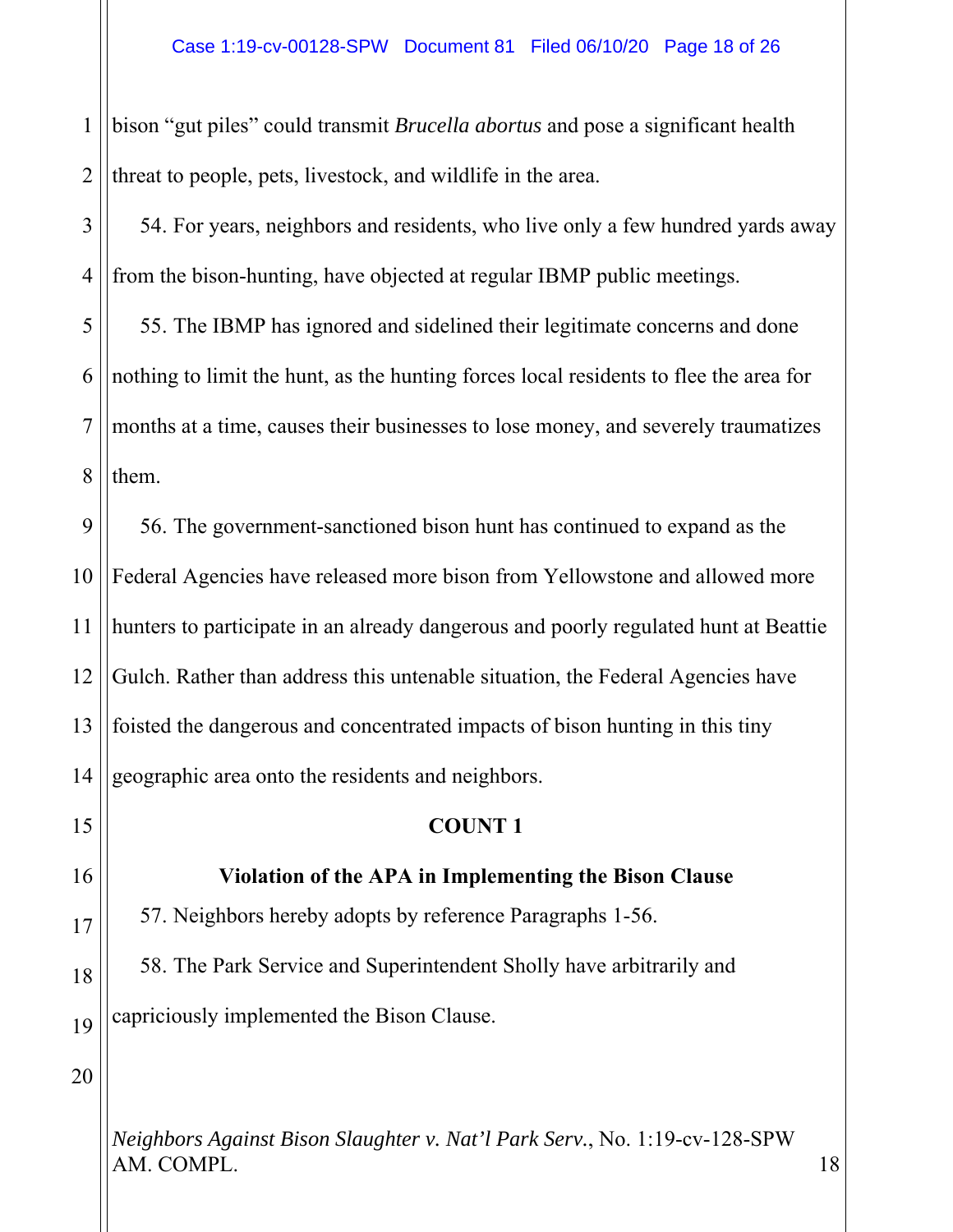$\overline{a}$ 1 2 59. The IBMP authorized hunters to shoot bison in Beattie Gulch mere yards from nearby residents, visitors, and businesses.

5 5 6 6 7 7 8 8 9 9 10 10 14 15 14 16 15 3 4 11 12 13 60. The Federal Agencies have created circumstances that drastically increase the chances of hunters, private property owners, neighbors, and visitors dying. That danger not only evicts the residents from their homes, but also scares away visitors who would otherwise rent cabins there. The Park Service has "entirely failed to consider an important aspect of the problem. . . ." *Motor Vehicle Mfrs. Ass'n of the U.S., Inc. v. State Farm Mut. Auto. Ins. Co.* (*State Farm*), 463 U.S. 29, 43 (1983). 61. The Park Service misapprehends its legal authority and obligation to otherwise dispose of surplus Yellowstone bison, which includes bison outside Yellowstone who could potentially return. The Park Service cannot make a reasonable decision with its narrow interpretation of its own legal duties and authorities. "Courts must, of course, set aside [agency] decisions which rest on an erroneous legal foundation." *NRLB v. Brown*, 380 U.S. 278, 292 (1965) (quotations omitted); 5 U.S.C. § 706(2)(A).

17 16 18 17 19 18  $\overline{10}$ 19 62. The Park Service failed to analyze the impacts of the bison hunt before issuing the 2019 Operation Plan. It has thus violated the APA by arbitrarily and capriciously implementing the Act of June 30, 1923 Pub. L. No. 67-395, 42 Stat. 1174, 1214 (the Bison Clause).

20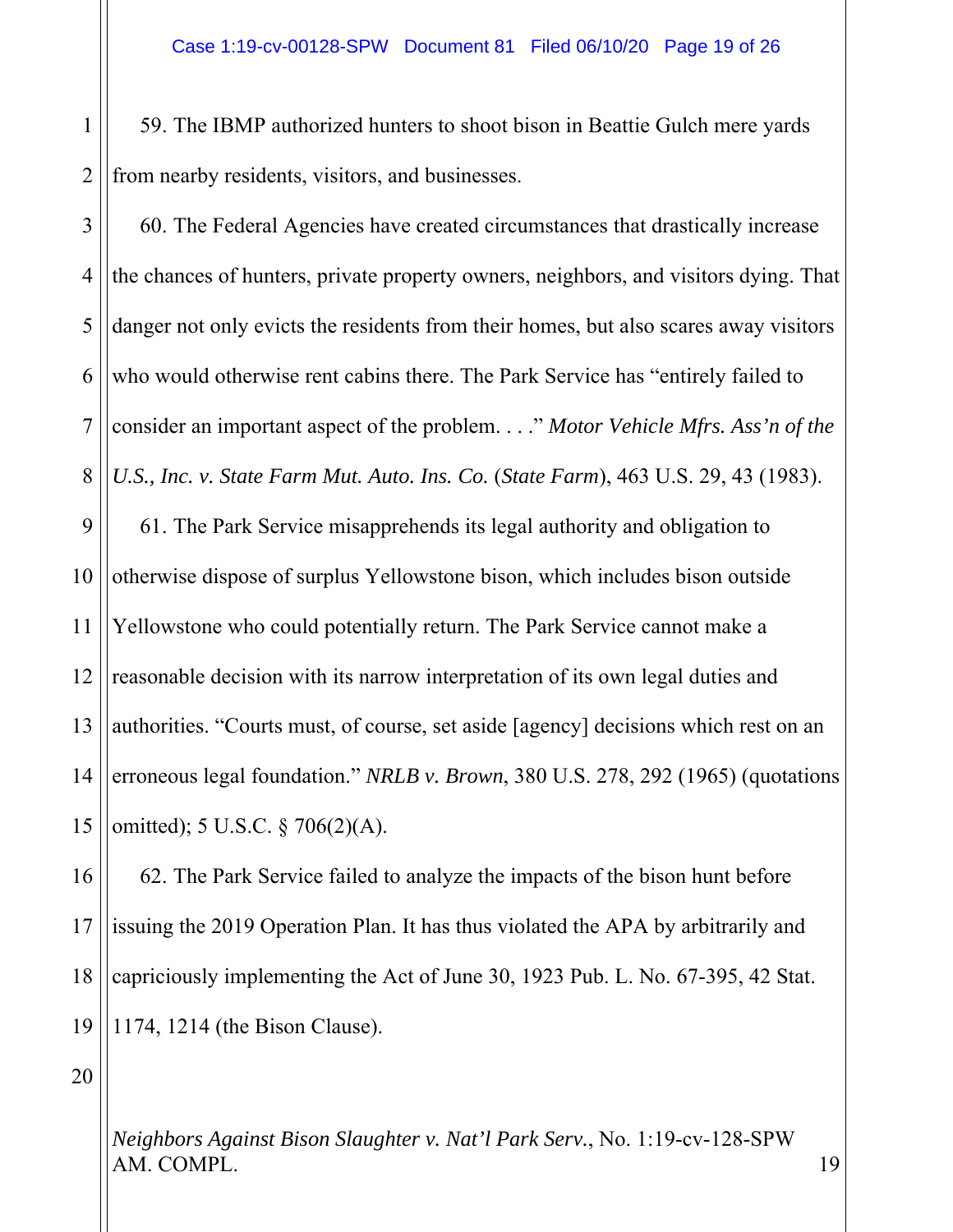| $\mathbf{1}$        | <b>COUNT 2</b>                                                                                 |  |  |
|---------------------|------------------------------------------------------------------------------------------------|--|--|
| $\overline{2}$      | <b>Violation of the APA in implementing Forest Service</b>                                     |  |  |
| 3                   | <b>Land Management Statutes</b>                                                                |  |  |
| $\overline{4}$      | 63. Neighbors hereby adopts by reference Paragraphs 1-62.                                      |  |  |
|                     | 64. The Forest Service has arbitrarily and capriciously implemented the Forest                 |  |  |
| 5                   | Service Organic Act of 1897, NFMA, the MUSY Act, and other land management                     |  |  |
| 6<br>$\overline{7}$ | statutes. 16 U.S.C. §§ 497, 528-531; 16 U.S.C. § 1604(e), 16 U.S.C. §§ 521a, 551,              |  |  |
| 8                   | 55la, 553, 572, and 574.                                                                       |  |  |
| 9                   | 65. The Forest Service has failed to protect the citizens who live near Beattie                |  |  |
| 10                  | Gulch. The Forest Service has created circumstances that drastically increase the              |  |  |
| 11                  | chances of hunters, private property owners, neighbors, and visitors dying. That               |  |  |
| 12                  | danger not only evicts the property owners and residents from their homes in                   |  |  |
| 13                  | Beattie Gulch, but also scares away visitors who would otherwise rent cabins there.            |  |  |
| 14                  | The Forest Service has "entirely failed to consider an important aspect of the                 |  |  |
| 15                  | problem " State Farm, 463 U.S. at 43.                                                          |  |  |
| 16                  | 66. The Forest Service never analyzed the impacts of the government-                           |  |  |
| 17                  | sanctioned bison hunt on private property owners, neighbors, and visitors before               |  |  |
| 18                  | issuing the 2019 Operation Plan. It has thus violated the APA by arbitrarily and               |  |  |
| 19                  | capriciously implementing the Forest Service Organic Act of 1897, NFMA, the                    |  |  |
| 20                  | MUSY Act, 16 U.S.C. $\S$ § 521a, 528-531, 1604(e), and other statutes that include             |  |  |
|                     | 551a, 553, 572, and 574.                                                                       |  |  |
|                     | Neighbors Against Bison Slaughter v. Nat'l Park Serv., No. 1:19-cv-128-SPW<br>AM. COMPL.<br>20 |  |  |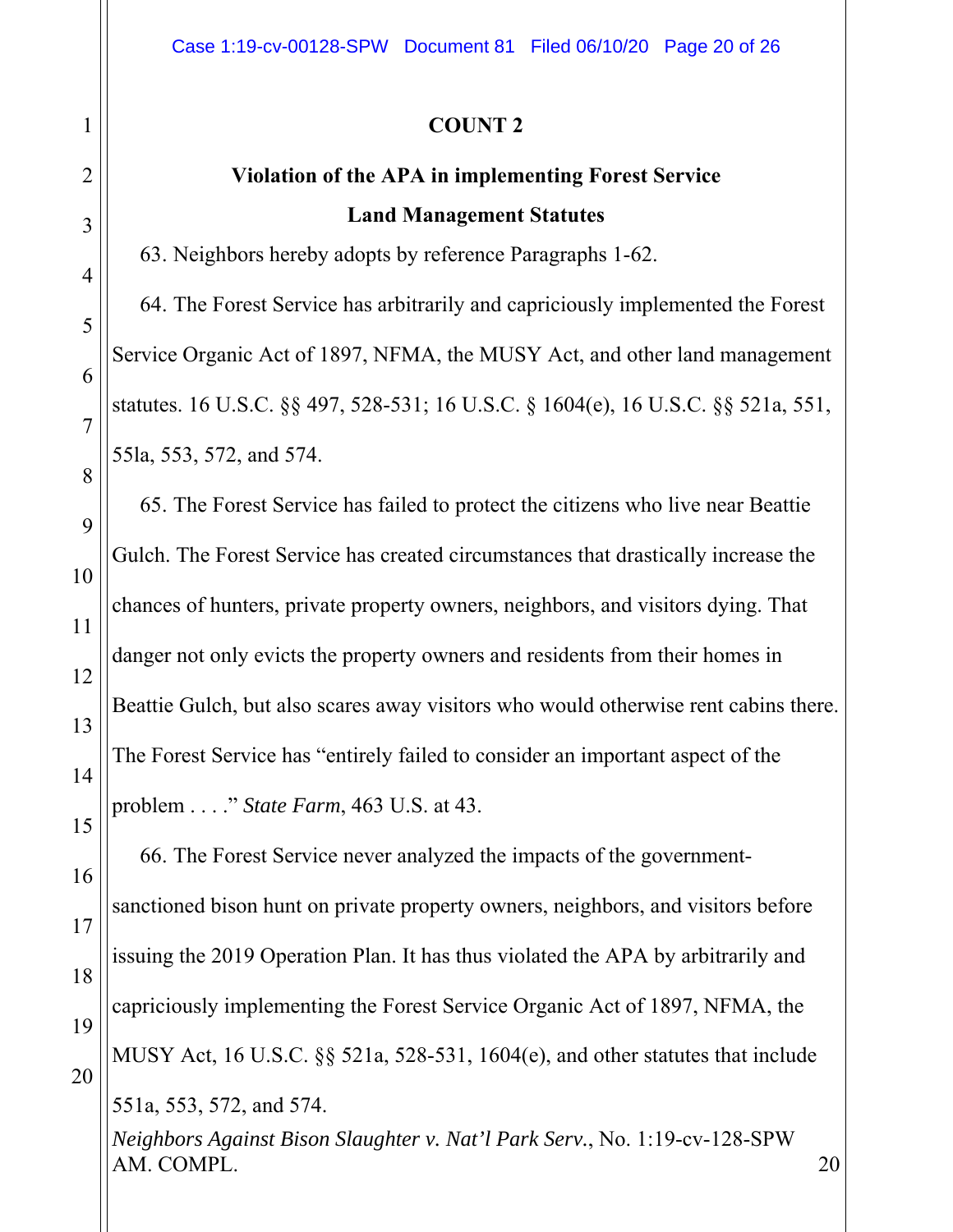### **COUNT 3**

### **Violation of NEPA and the APA**

67. Neighbors hereby adopts by reference Paragraphs 1-66.

68. Every action under the IBMP qualifies as a connected action under NEPA, so NEPA required the Federal Agencies to analyze those actions as parts of a major federal action.

69. The actions qualify as major federal actions because the Park Service has control over disposing of surplus bison. 16 U.S.C. § 36. The Forest Service has control because the bison hunt in Beattie Gulch takes place on its land.

70. The actions further qualify as major federal actions because the United States agencies are paying for 95 % of the bison management plan under the IBMP. Therefore, the Federal Agencies have actual control over bison management and "power to act on [the] information" NEPA would provide." *See Pub. Citizen*, 541 U.S. at 767-68.

71. NEPA requires the agencies to analyze the entire bison management plan and not to break it up into segments with insignificant impacts, or delegate parts of the analyses to Montana. Instead of analyzing all of the aspects of bison management, the Federal Agencies have deferred to Montana Wildlife to complete two EAs outside of NEPA. They based the 2019 Operation Plan, in part, on those

20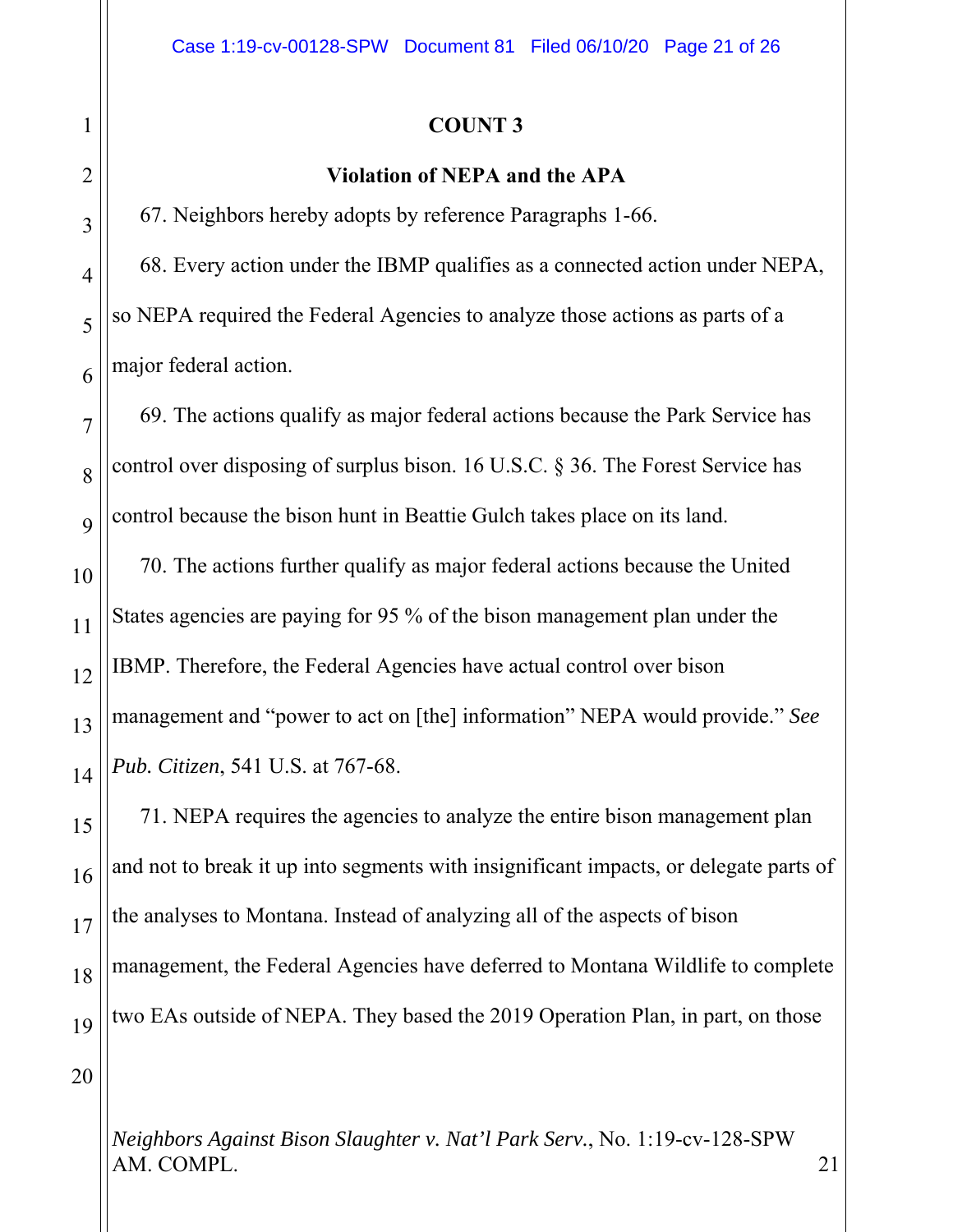$\overline{a}$ 5 5 6 6 7 7 8 8 9 9 10 10 14 15 14 16 15 17 16 18 17 19 18 1 2 3 4 11 12 13 analyses. The Federal Agencies have thus violated NEPA and the APA by acting without completing the environmental analysis of that action. 72. Moreover, the Agencies have failed to analyze the impacts of the 2019 Operation Plan to determine whether their effects fit within the anticipated outcomes from the adaptive management criteria they established. **COUNT 4 Violation of NEPA's Requirement to Issue a Supplemental EIS and the APA**  73. Neighbors hereby adopts by reference Paragraphs 1-72. 74. The Park Service and the Forest Service violated NEPA by failing to analyze the environmental effects of bison hunting on residents. They have never analyzed any alternative areas for bison hunting or any alternatives to bison hunting at Beattie Gulch. 75. The agencies have modified their action beyond the spectrum of alternatives they analyzed in the IBMP EIS. Because of the significant impacts of the bison hunt on hunters, neighbors, guests, and visitors to the Beattie Gulch area, NEPA required the Federal Agencies to complete a supplemental environmental impact statement before acting. By failing to complete that analysis, they have violated

NEPA and the APA.

20

 $\overline{10}$ 

19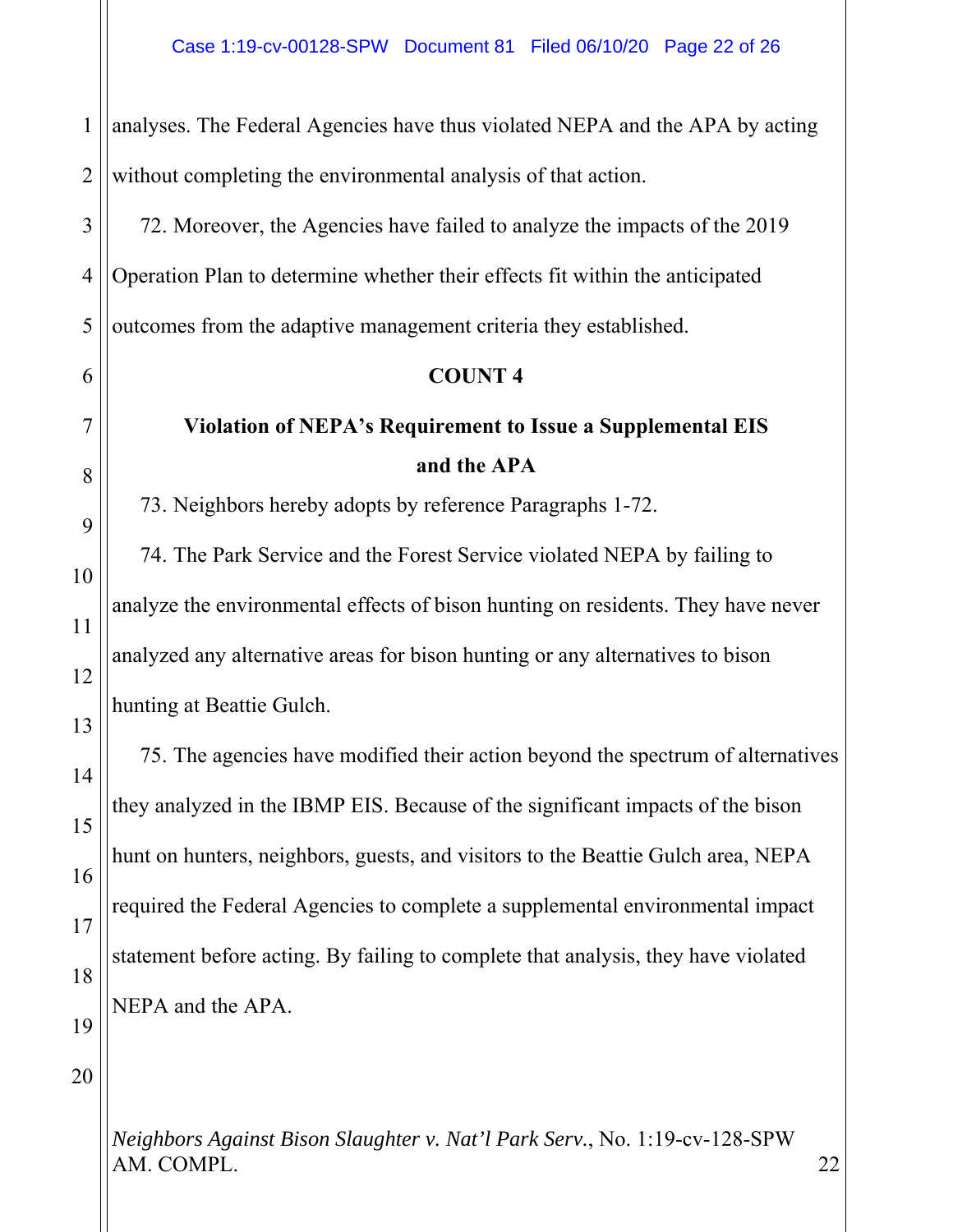### **COUNT 5**

## **Violation of the United States Constitution Article II, Section 3, and the APA**  76. Neighbors hereby adopts by reference Paragraphs 1-75.

5 5 6 6 7 7 8 8 9 9 10 10 4 77. The Park Service and the Forest Service have delegated their authority to the IBMP committee and allowed that committee to execute federal law without independently evaluating those decisions and making independent decisions. That structure changes the balance of power among the tribes because some are IBMP members. Consequently, and instead of ensuring a more equitable distribution among tribes, the United States allows some tribes to obtain more bison meat, hides, horns, and other bison parts from consignment than other tribes.

14 15 14 16 15 17 16 18 17 19 18  $\overline{10}$ 11 12 13 19 78. The Park Service aims to reduce the bison population down to a specific number every year through a combination of two methods: hunting and "consignment." The Park Service calls "consignment" the process of capturing bison within Yellowstone, killing them, and distributing the resulting meat, hides, horns, and other bison parts to support tribal nutrition and culture. The amount of hunting encouraged in Beattie Gulch directly correlates to consignment. Each year, the IBMP sets a target number of bison to kill. When state and tribal hunters kill more bison through hunting, the Park Service can spend less money on consignment.

20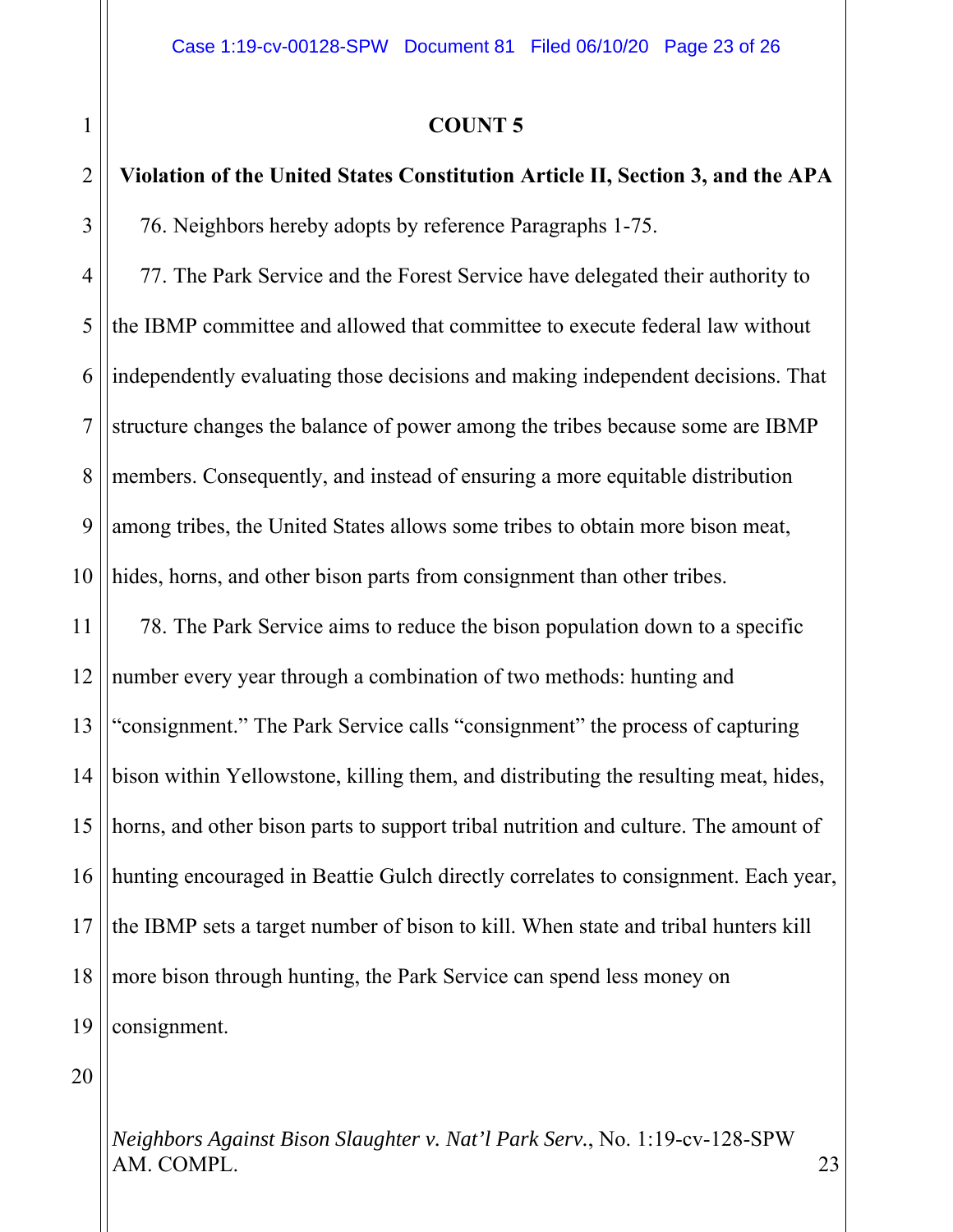$\overline{a}$ 1 2 79. The Park Service has allowed some tribes to obtain more bison meat through consignment than other tribes.

5 5 6 6 7 7 8 8 9 9 10 10 3 4 80. The tribes that receive less meat through consignment will naturally press for more hunting because more hunting would give tribal members a better opportunity to obtain more meat than they could obtain through consignment. 81. Because the Federal Agencies never make independent decisions and instead defer absolutely to the IBMP committee with non-federal members, the Federal Agencies have abdicated the Executive Branch's obligation to faithfully execute the laws. The IBMP structure therefore violates the United States Constitution, Article II, section 3, and the APA.

12

11

14

13

### **PRAYER FOR RELIEF**

82. Neighbors request the following relief:

15 14 16 15 a. Hold unlawful and set aside the 2019 Operation Plan, and any future operation plans.

17 16 18 17 19 18 b. Declare that the Bison Clause, 16 U.S.C. § 36, gives the Park Service plenary authority to transfer bison to tribes regardless of Montana laws or orders that could prohibit that.

 $\overline{10}$ 19 20 c. Declare that the Bison Clause gives the Park Service plenary authority over Yellowstone bison even outside Yellowstone National Park.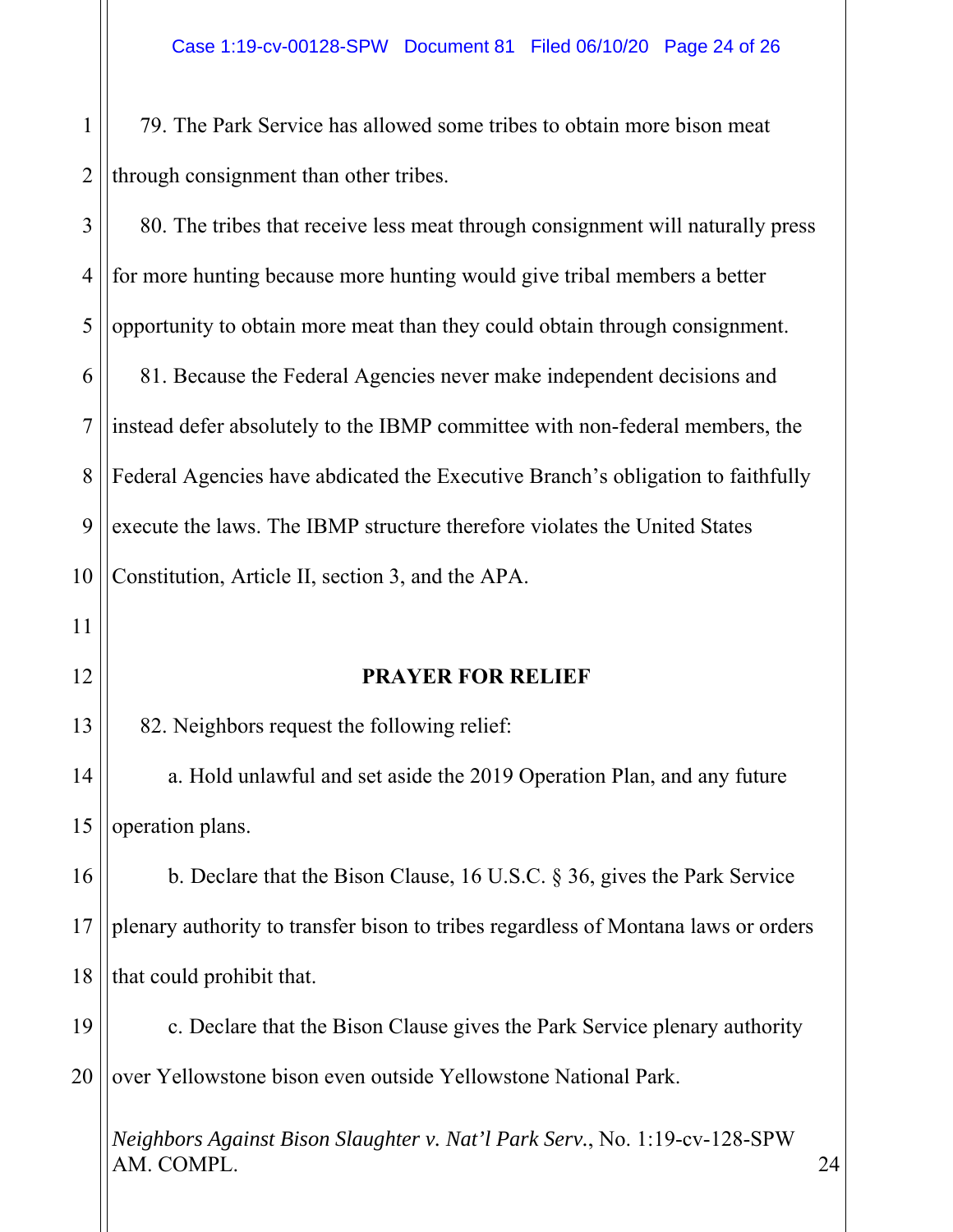| $\mathbf 1$    | d. Declare that the Park Service violated the Bison Clause by arbitrarily and      |
|----------------|------------------------------------------------------------------------------------|
| $\overline{2}$ | capriciously implementing it through the 2019 Operation Plan.                      |
| $\mathfrak{Z}$ | e. Declare that the Forest Service has violated the Forest Service Organic         |
| 4              | Act of 1897 and other statutory obligations by implementing the 2019 Operation     |
| 5              | Plan arbitrarily and capriciously.                                                 |
| 6              | f. Declare that the Park Service and the Forest Service violated NEPA by           |
| $\overline{7}$ | arbitrarily and capriciously failing to analyze the impacts of escalating bison    |
| 8              | hunting in Beattie Gulch.                                                          |
| 9              | g. Declare the Park Service and the Forest Service violated NEPA by failing        |
| 10             | to analyze all of the IBMP's impacts, and instead leaving to non-federal actors to |
| 11             | analyze aspects of major federal actions.                                          |
| 12             | h. Declare that NEPA required the Park Service and the Forest Service to           |
| 13             | issue a supplemental EIS.                                                          |
| 14             | i. Declare that the Agencies violated Article II, section 3, of the United         |
| 15             | States Constitution by failing to independently evaluate decisions made by the     |
| 16             | IBMP committee.                                                                    |
| 17             | j. Permanently enjoin the Park Service and the Forest Service from                 |
| 18             | authorizing bison hunting on federal land in Beattie Gulch and within one mile of  |
| 19             | the private homes, vacation cabins, and residences there.                          |
| 20             |                                                                                    |
|                |                                                                                    |